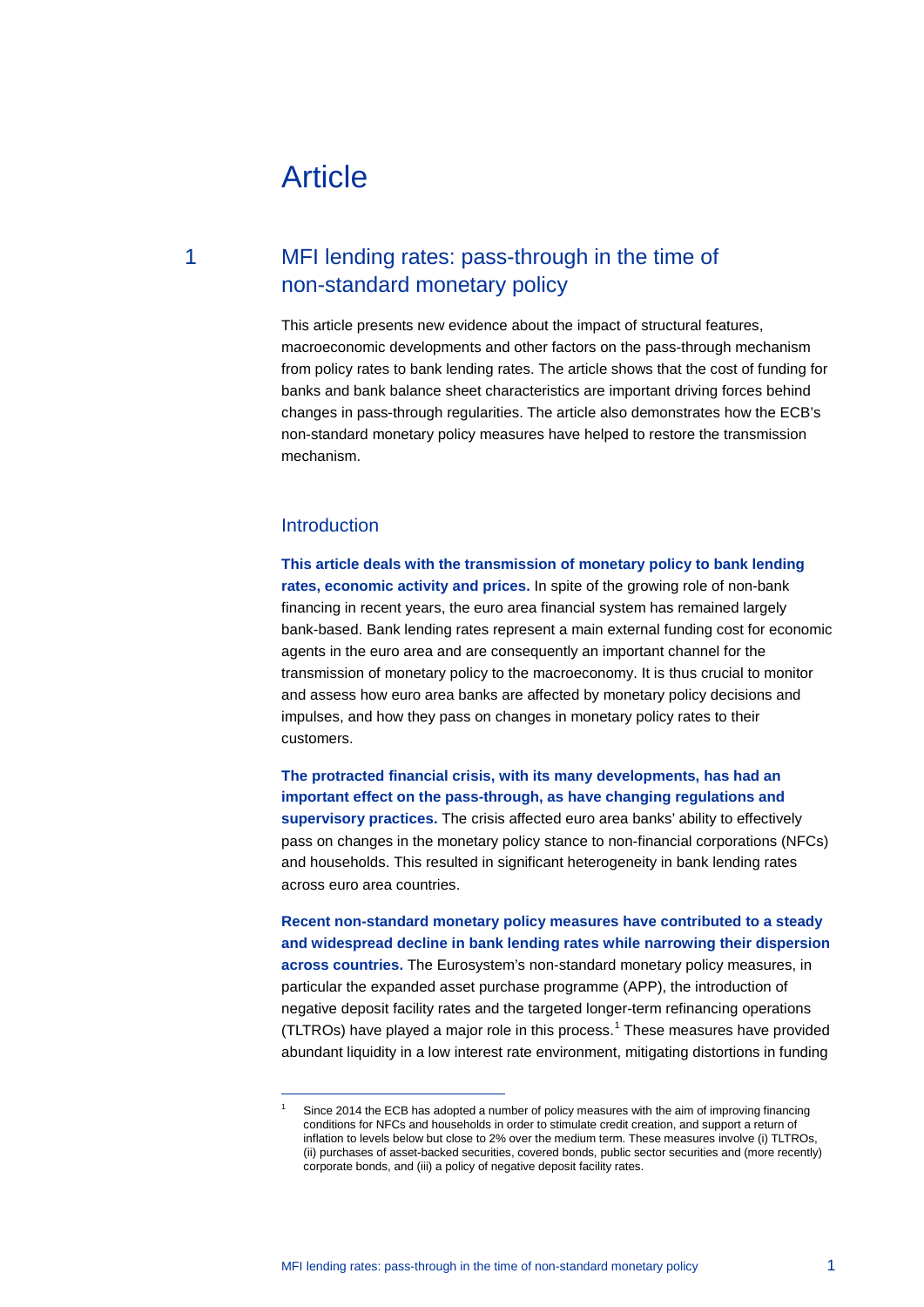markets and reducing the pro-cyclical contraction in lending to the non-financial private sector.

**As nominal interest rates move closer to their effective lower bound, the likelihood of non-linearity in bank lending rate transmission increases.** While there is substantial uncertainty on the precise level of the effective lower bound, it could be argued that some frictions may arise when nominal rates approach zero or become negative. With reference to banks' liabilities side, this lower bound may result from the reluctance of banks to charge negative rates on retail deposits, as these may damage their relationship with retail customers. In addition, customers may choose to retain more currency to avoid losses from possible fees for current accounts or negative deposit rates. Under these circumstances, banks may delay or refrain from transmitting further monetary accommodation to bank lending rates to avoid a deterioration in loan-deposit margins with a negative impact on their profits. This is contingent on the degree of competition in the market, as well as on bank balance sheet characteristics, including liquidity and capitalisation. $2$  So far, there is no evidence that monetary policy transmission in the euro area is being significantly affected by this type of non-linearity. In this regard it should be noted that, even in a situation of lower loan-deposit margins, the negative impact on bank profits can be mitigated via two channels. First, lower lending rates are likely to stimulate loan demand, which should lead to increasing lending volumes. Second, lower lending rates should lead to fewer defaults, thereby reducing impairment-related costs for banks.

**This article presents new evidence on the driving forces behind lending rate setting in the euro area in the context of the ECB's non-standard measures and the accompanying reduction in fragmentation following the recent financial crisis.** It also attempts to analyse the sources of heterogeneity in the evolution of lending rates in the euro area. The second section presents the driving forces behind lending rate setting in the euro area. The third section discusses heterogeneity in lending rate behaviour in the euro area. The fourth section concludes.

**Behaviour of and driving forces behind lending rate setting in the euro area**

#### **Bank retail lending rates have declined steadily since 2014 and their dispersion has narrowed considerably across the euro area.** These

developments follow a period marked by significant heterogeneity in cross-country lending rates. After the first recession in 2008-09, when global demand and uncertainty were common contractionary factors for all euro area economies, the sovereign debt crisis witnessed successive episodes of financial stress which led to acute cross-country heterogeneity in retail bank lending rates. As can be seen in Chart 1, the aggregate cost of borrowing indicator for both NFCs and households

<span id="page-1-0"></span>See, among others, Brissimis, S.N. and Delis, M.D., "Bank heterogeneity and monetary policy transmission", *Working Paper Series*, No 1233, ECB, August 2010.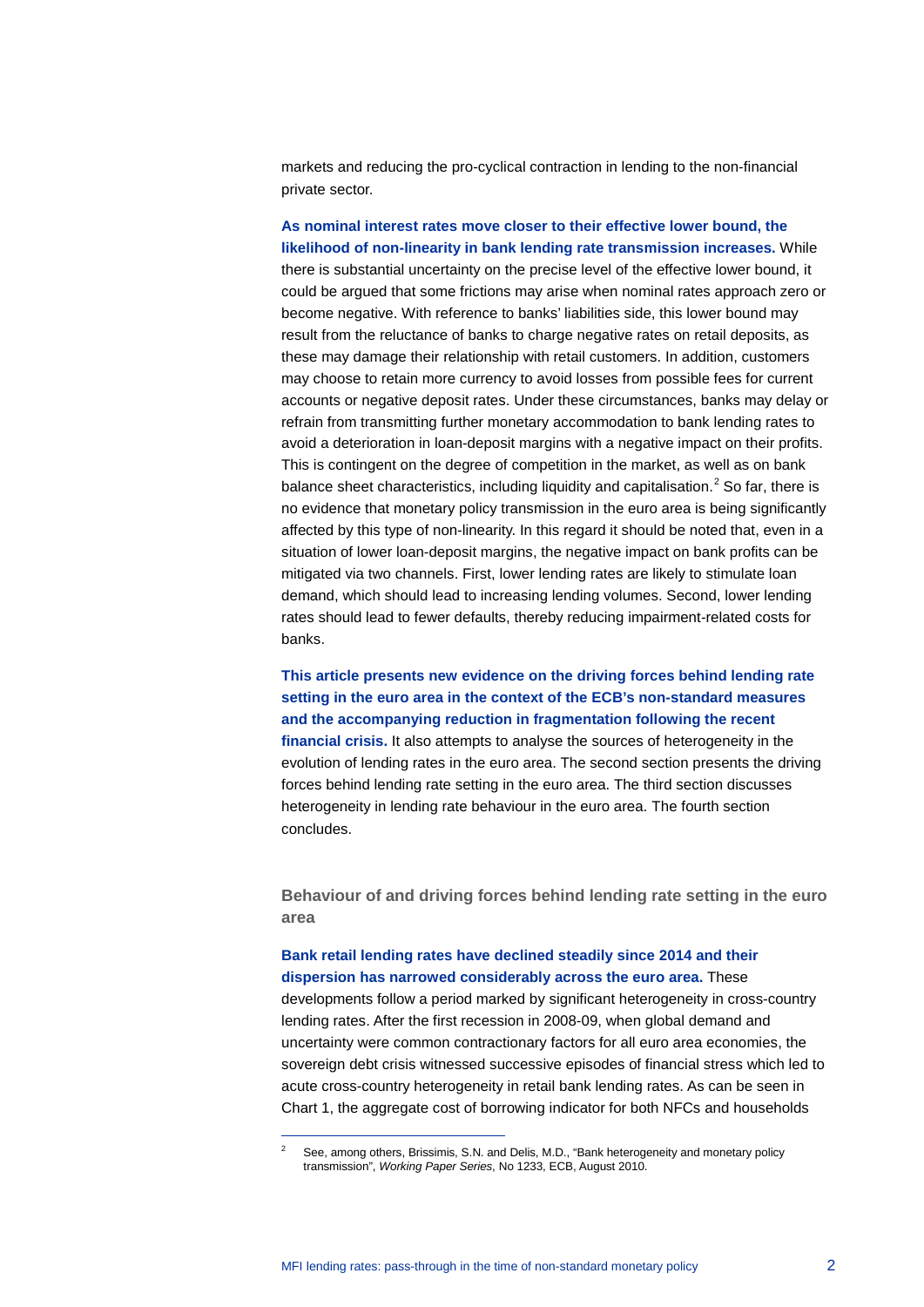increased in the largest euro area countries between 2010 and 2012. Between 2012 and the end of 2013, the indicator declined in Germany and France but remained at an elevated level in Italy and Spain. Since the introduction of the ECB's non-standard policy measures in June 2014, the indicator has declined for both NFCs and households, reaching historical lows in 2016. Cross-country dispersion reached its peak in 2010 for loans to households for house purchase and in 2012 for non-financial corporate loans. Since 2014 there has been a significant reduction in dispersion, although it remains relatively high from a historical perspective.



#### Composite indicator of the cost of borrowing for NFCs and for households for house purchase



Sources: ECB and ECB calculations.

-

Notes: The indicator for the total cost of lending is calculated by aggregating short and long-term rates using a 24-month moving average of new business volumes. The cross-country dispersion displays the minimum and maximum range over a fixed sample of 12 euro area countries. The latest observation is for November 2016.

> **The aforementioned declines in bank lending rates can be compared against the decline in monetary policy reference rates.**[3](#page-2-0) Focusing on the change in interest rates since the announcement of the credit easing package in early June 2014, it becomes apparent that (i) lending rates have declined significantly more than market reference rates, and (ii) the interest rate pass-through has been quite effective. As can be seen in Chart 2a, the decline in lending rates since May 2014 amounts to 111 basis points for the euro area. Italy and Spain registered much stronger declines (180 and 151 basis points, respectively) than Germany and France (81 and 63 basis points, respectively). Lending rates have thus become gradually less heterogeneous across the largest euro area countries since the introduction of the credit easing package in 2014. In fact, as seen in Chart 2b, the pass-through of changes in policy rates to bank lending rates since the intensification of the financial crisis (August 2008) has become quite similar across the large euro area countries.

<span id="page-2-0"></span> $3$  The market reference rate mainly reflects the rate at which banks can raise funds in the interbank money market.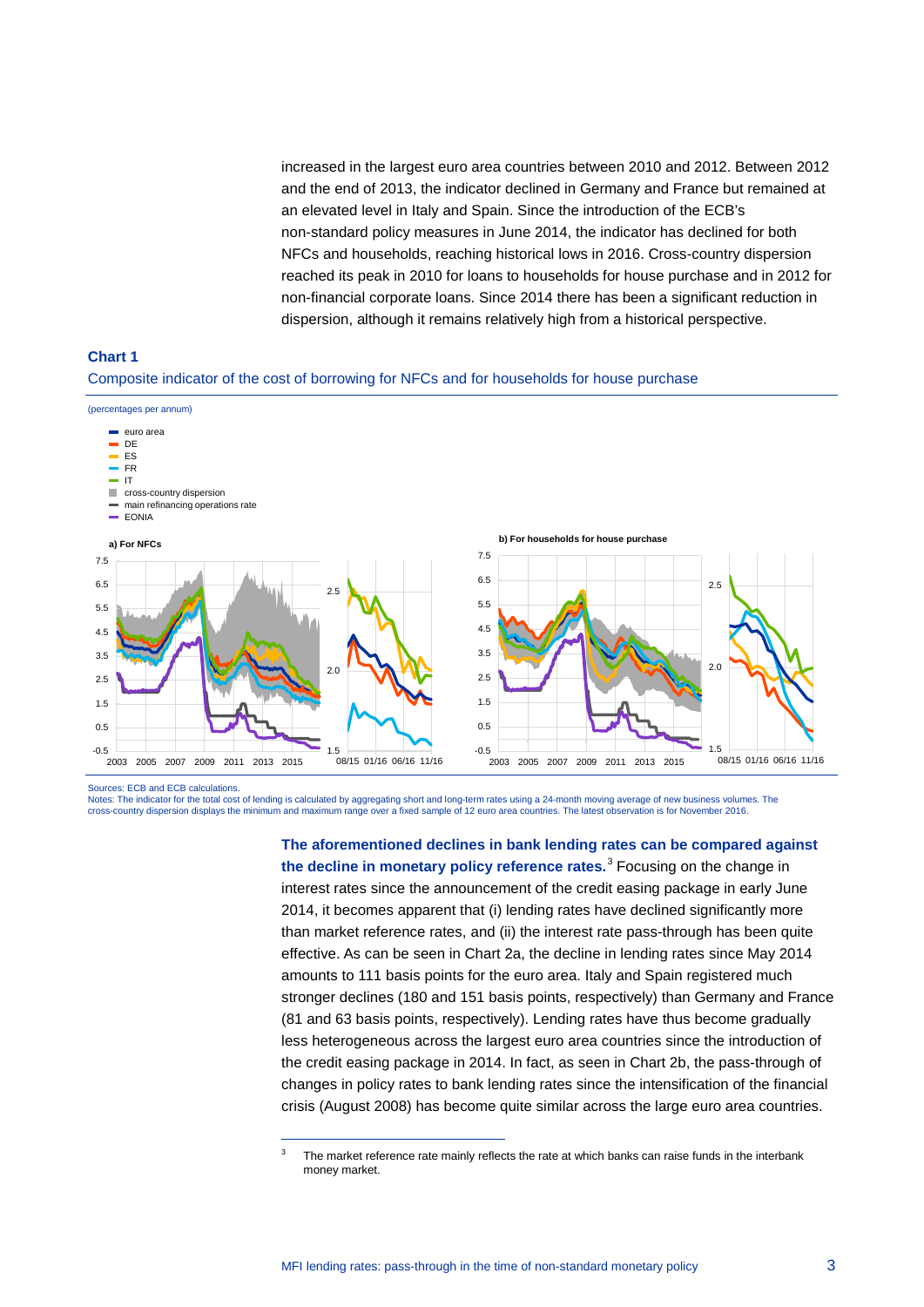

## **Chart 2 Interest rate pass-through from reference rates to the cost of borrowing for NFCs**

Source: ECB.

Notes: The date of May 2014 was selected as it immediately precedes the ECB's announcement, on 5 June 2014, of certain monetary policy measures taken to enhance the functioning of the monetary policy transmission mechanism (announcement of the modalities of TLTROs and intensification of preparatory work related to outright purchases of asset-backed securities). The date of August 2008 marks the intensification of the financial crisis, Reference rates are monthly averages. The latest observation is for November 2016.

> **A simplified accounting model of how banks price their loans can be used to illustrate the main factors influencing bank lending rates.** Using this simplified approach the lending rate can be broken down into several components, covering banks' refinancing costs, risk spreads and capital charges (see Chart 3). This simplified model assumes that, when pricing a loan, the base rate used by banks is a market reference rate. In addition to this rate, banks pass on to the final borrower a number of spreads to recover the costs they incur in providing the loan. These spreads can be broken down into five main components:

- (i) deposit spreads, which are driven, for example, by a staggered adjustment to market rates;
- (ii) bank bond spreads, which are part of the wholesale bank funding cost;
- (iii) bank capital charges since banks need to recoup their cost of equity, which is influenced by non-diversifiable micro risk on the loan book, limited liability, prudential regulation, agency costs in bank financing and bank portfolio rebalancing frictions;
- (iv) credit risk compensation, which arises due to risky debt contracts and expected losses;
- (v) the intermediation margin obtained as the difference between the bank lending rate and the sum of factors (i) to (iv).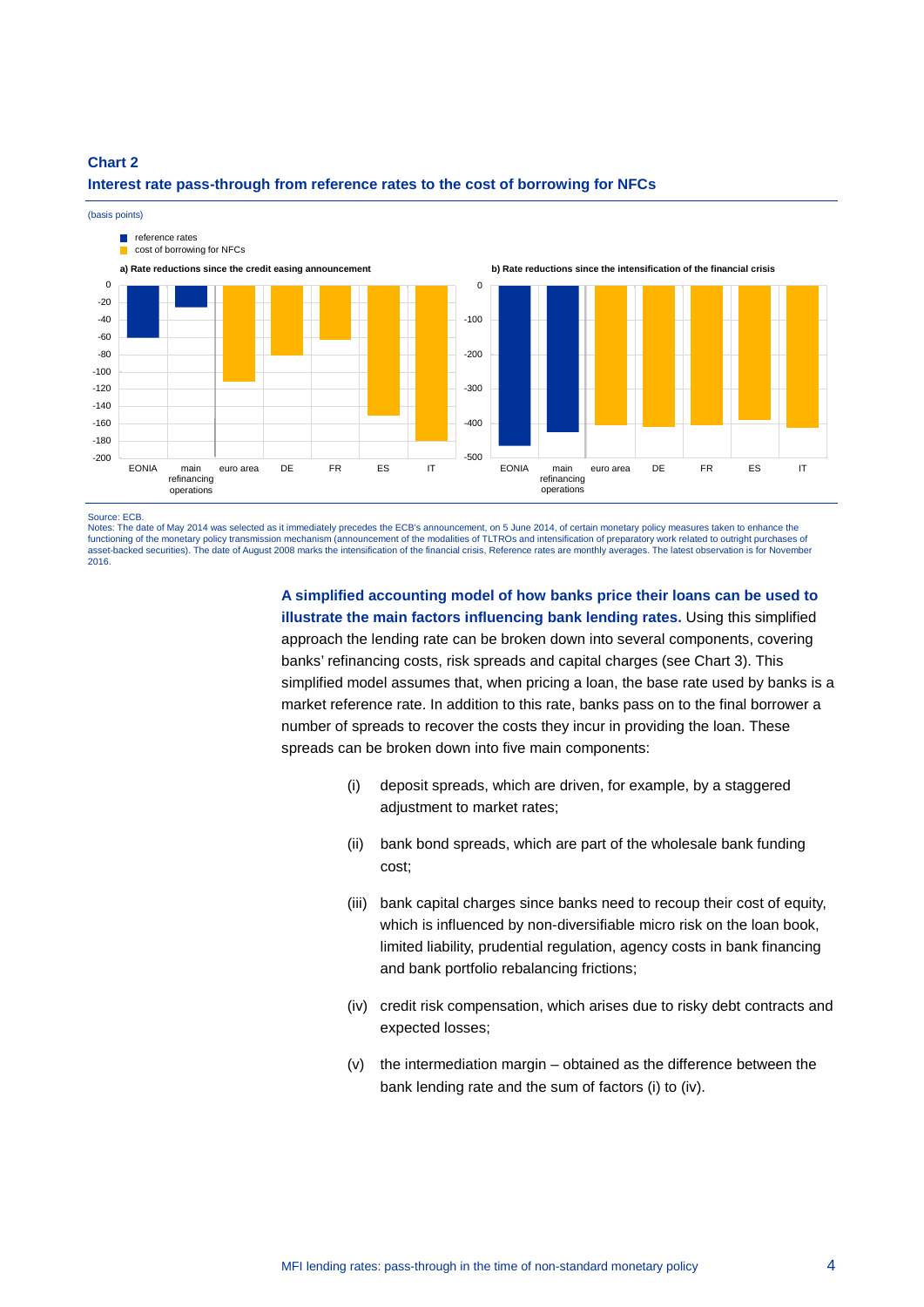

#### Breakdown of the composite cost of borrowing for NFCs

Notes: The market rate is the two-year overnight indexed swap rate. Deposit rate spreads are computed as a weighted average of overnight deposits, deposits with agreed maturity and deposits redeemable at notice, with their corresponding new business volumes. The spreads are calculated vis-à-vis the EURIBOR of the closest maturity. Yields for bank bond spreads are taken from the Merrill Lynch Global Index and aggregated on the basis of their corresponding outstanding amounts. The spreads are then calculated vis-à-vis the swap rate of the closest maturity. Capital charges are the cost of the capital required by the Basel II regulations. Expected<br>Iosses are loss given default (LGD) multiplied by probability of default (PD) wher Moody's, and LGD is fixed at 0.45. The margin is the residual between lending rates and all of the other components.

The margin, shown by the purple area in the chart, is influenced by the structure of the bank credit market, which affects the pricing of banks' retail products (e.g. changes in the demand for loans, banking sector competition and the opportunity costs of lending, which may also depend on incentives for holding sovereign debt).

## **The evolution of the euro area financial crisis can be described by the interplay of credit risk in the sovereign, banking and corporate sectors.** The

evolution of the euro area financial crisis can be broken down into three phases: (i) the sovereign market tensions in 2011-12, which saw a surge in sovereign spreads in Italy and Spain due to reappraisals of solvency risk resulting in balance sheet losses for banks in those countries and the incentive for them to reprice and cut down on loans; (ii) the adverse real-financial feedback loop between rising corporate default on the one hand and weak bank asset performance and bank credit supply constraints on the other; and (iii) the bank deleveraging process in times of unprecedented regulatory overhaul, which, in addition to the forces at work in the previous two phases, explains the pervasively high bank lending rates and lacklustre credit dynamics in some countries. As can be seen in Chart 3, in spite of the substantial reduction in market reference rates, reflecting the monetary policy accommodation, bank lending rates have remained elevated up to mid-2014. Based on the simplified accounting model, this can be explained by (i) an increase in deposit spreads, (ii) a higher wholesale bank funding cost wedge, (iii) an increase in bank capital charges due to higher costs of equity, regulatory measures and higher expected losses, and (iv) an increase in credit risk compensation margins due to the

Sources: ECB, Moody's and Merrill Lynch Global Index.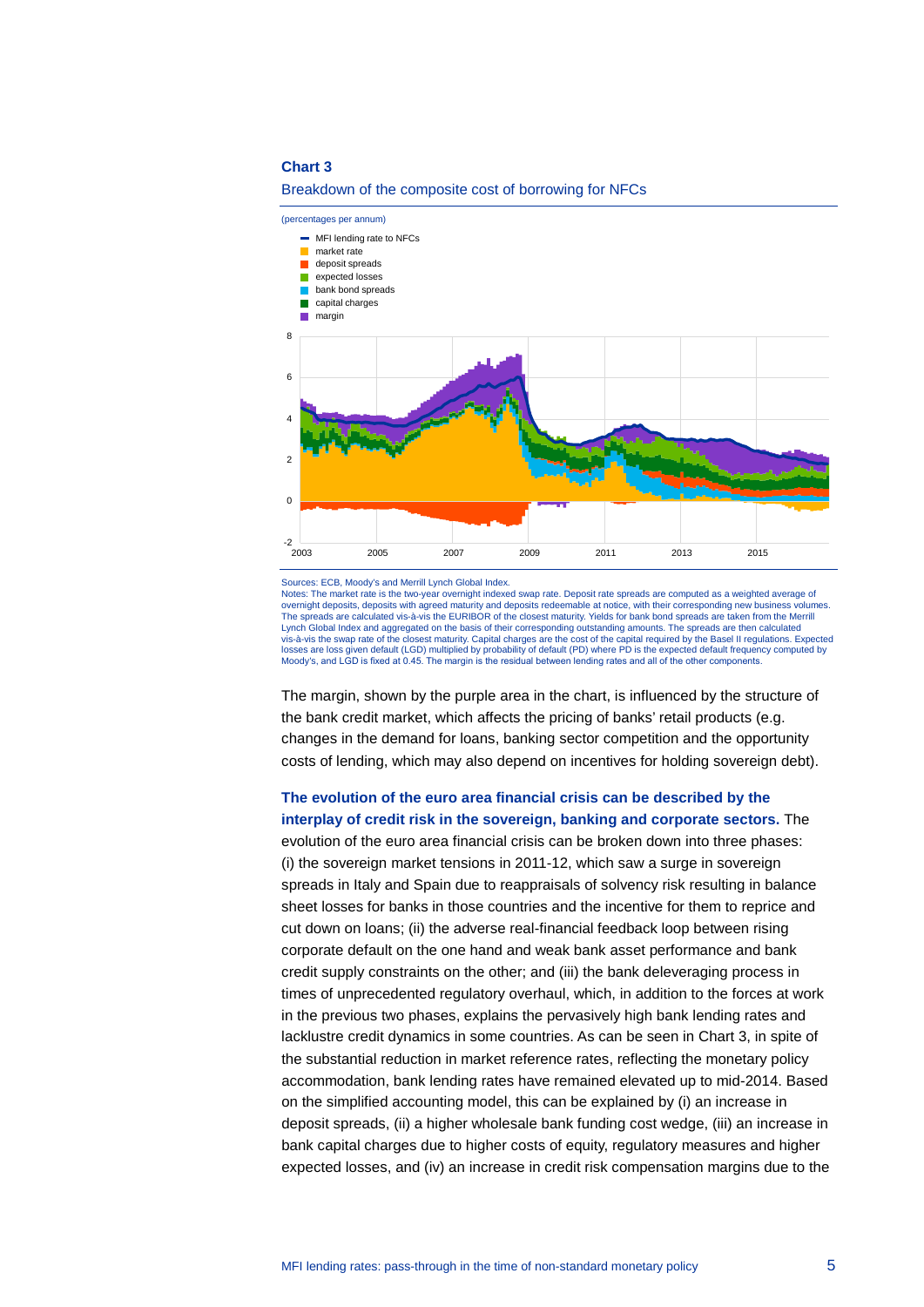adverse real-financial feedback loop between rising corporate default and the pricing of loans.

#### **Impact of non-standard measures on lending rates**

**A number of factors have played a significant role in reducing the financial fragmentation observed during the recent financial crisis and have led to the more recent steep decline in lending rates.** While the non-standard measures introduced by the ECB since June 2014 are relatively diverse in nature, the broad transmission channels through which they affect the economy are similar and relate to the bank funding cost wedge and bank capital charges. There are three main, mutually-reinforcing bank credit channels through which non-standard measures are transmitted to lending rates.

**First, via the direct pass-through channel, non-standard measures ease borrowing conditions in the private, non-financial sector by providing funding cost relief for banks.** More specifically, the TLTROs provide banks with liquidity at the interest rate on the Eurosystem's deposit facility, on the condition that they show a sufficiently strong performance in loan origination. The TLTROs trigger more competition in the bank loan market, which, in turn, compresses unit lending margins and the level of borrowing costs for the real economy. Purchases of asset-backed securities and covered bonds under the APP also aim to foster loan creation, with banks given the incentive to re-package loans and sell them on at more favourable prices. Banks have been able to use the liquidity provided by the Eurosystem to substitute more expensive wholesale debt in a context of adverse market conditions, thereby allowing them to reduce lending rates to households and firms.

**Second, non-standard measures are transmitted to lending rates via the portfolio rebalancing channel, which involves interventions in the sovereign bond segment under the APP.** The compression of returns in the sovereign bond market prompts investments in assets with higher risk-adjusted returns. Banks play a key role in this transmission channel given that sovereign bond purchases under the APP lower term premia and, at the same time, induce a rebalancing of bank balance sheets, including the expansion of lending. Banks are also incentivised to offload the newly created cash reserves, leading to an expansion of asset holdings and lending. The negative interest rate policy has reinforced this incentive.

**The third channel through which non-standard measures are transmitted to lending rates is signalling, which, together with forward guidance on future policy rates, is effective in steering expectations.** The ECB's forward guidance has led to a downward revision of market expectations for future short-term interest rates and consequently to a compression in bank lending rates. Moreover, the credibility of forward guidance is supported by current asset purchases, as these purchases signal a desire to provide additional stimulus. On the other hand, the net stimulus following asset purchases is partly influenced by expectations regarding Eurosystem adjustments of future short-term interest rates in response to more resilient real activity and inflation sparked by lower term premia in the near term.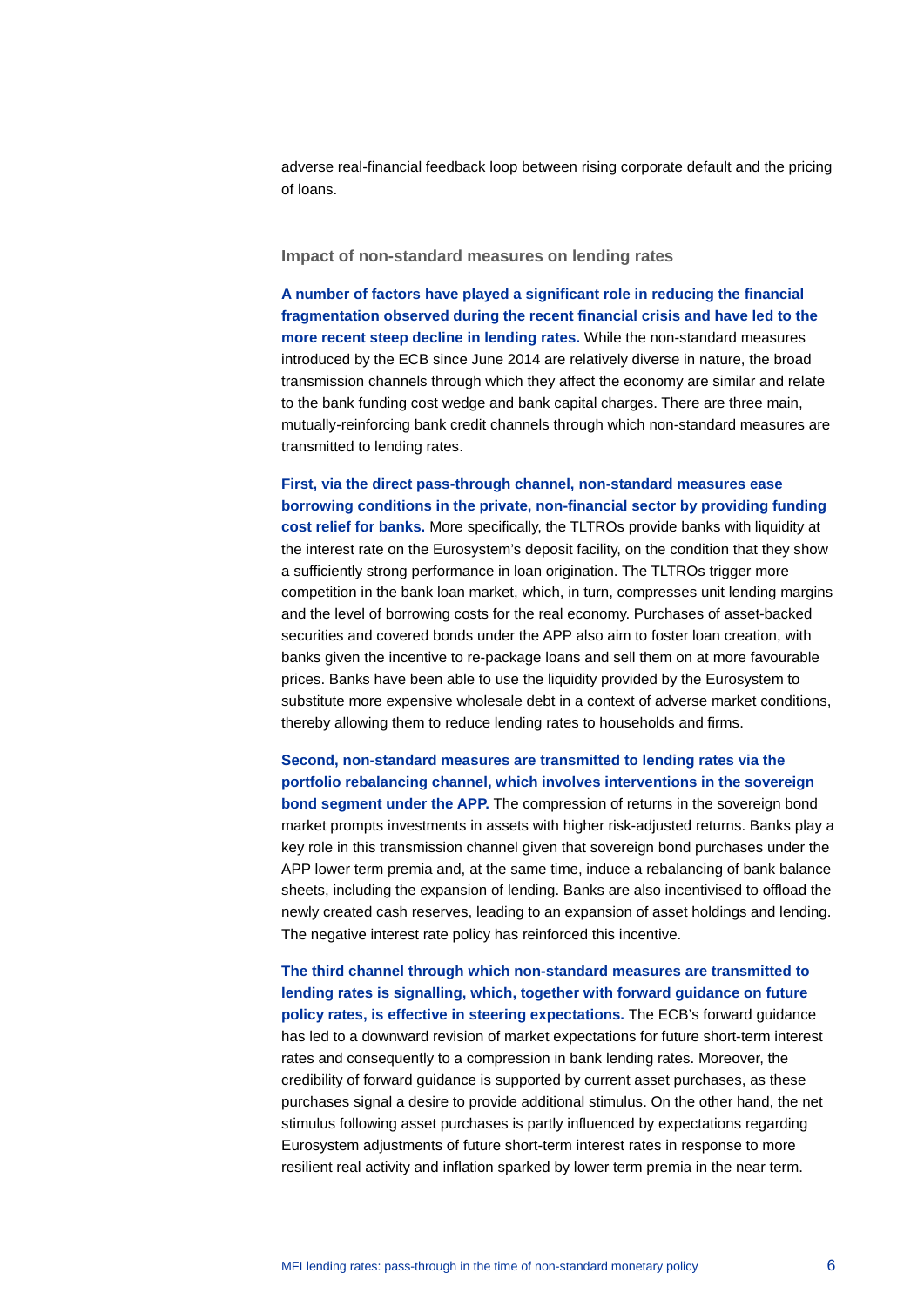**In addition to the aforementioned bank credit channels, there are other factors that have helped to reduce financial fragmentation.** In particular, the strengthening and harmonisation of the European supervisory, regulatory and resolution framework has led to a strengthening of bank balance sheets, a decline in stress in financial markets and a decrease in the dispersion of the perceived risk of euro area banks and in their wholesale market funding costs. This, in turn, has contributed to a decrease in the dispersion of lending rates.

## Heterogeneity in the evolution of lending rates in the euro area

**Cross-country divergences in lending rates can reflect cyclical and structural**  factors<sup>[4](#page-6-0)</sup>. The latter include differences in bank lending rate setting behaviour and cross-country heterogeneity in bank products, as well as institutional differences, for example in fiscal and regulatory frameworks, enforcement procedures and collateral practices. The composite cost of borrowing indicators for NFCs and households comprise rates for loans with different durations, and the share of short-term versus long-term loans differs among countries (see Charts 7 and 8). In addition, lending rates for loans assigned to the same maturity bucket may differ significantly owing to heterogeneity in banking products, for example with regard to non-interest rate charges, collateral and contractual options embedded in the loans. [5](#page-6-1) The factors that are likely to explain observed differences in cross-country lending rates can be classified into two groups: demand-side determinants, comprising factors related to the characteristics of the borrowers, and supply-side determinants, comprising factors related to the characteristics of the banking system.<sup>[6](#page-6-2)</sup>

**Although composite lending rates, aggregated from individual bank lending rates, reveal cross-country heterogeneity, they mask the micro-perspective of lending rate setting.** The micro-perspective is manifested in pronounced intra-country heterogeneity among lending rates charged by individual banks (see Chart 4). Box 1 elaborates on the advantages of using micro data, which provide important insights, especially when the information on individual bank lending rates is combined with bank-specific balance sheet characteristics. The dispersion of granular lending rates remains wider in vulnerable countries, but the transmission of policy rates is becoming increasingly less asymmetric. The wider dispersion of lending rates in vulnerable countries may reflect greater differences in economic conditions at both the country and firm levels, as well as differences across banks

<span id="page-6-0"></span>Structural differences in how lenders set rates have been analysed extensively in previous publications. See, among others, Kok Søerensen, C. and Lichtenberger, J.-D., "Mortgage interest rate dispersion in the euro area", *Working Paper Series*, No 733, ECB, February 2007.

<span id="page-6-1"></span><sup>5</sup> For example, non-interest rate charges (such as fees and commissions) will not be shown in the lending rate component of the overall costs paid by borrowers. Consumer credits comprise loans for car purchase with solid collateral and relatively low interest rates, and other consumer loans with high interest rates. Floating rate loans may give borrowers the opportunity to reset the loan, choosing to adjust either the amortisation or the term of the loan.

<span id="page-6-2"></span>Demand-side indicators cover, for example, the creditworthiness of borrowers, demand for credit, the availability of alternative market-based sources of financing for corporations, and the disposable income of households and residential property prices in the case of mortgage loans. Supply-side indicators cover bank balance sheet characteristics, other measures of bank soundness, prevailing bank business models, loan securitisation and the degree of bank competition.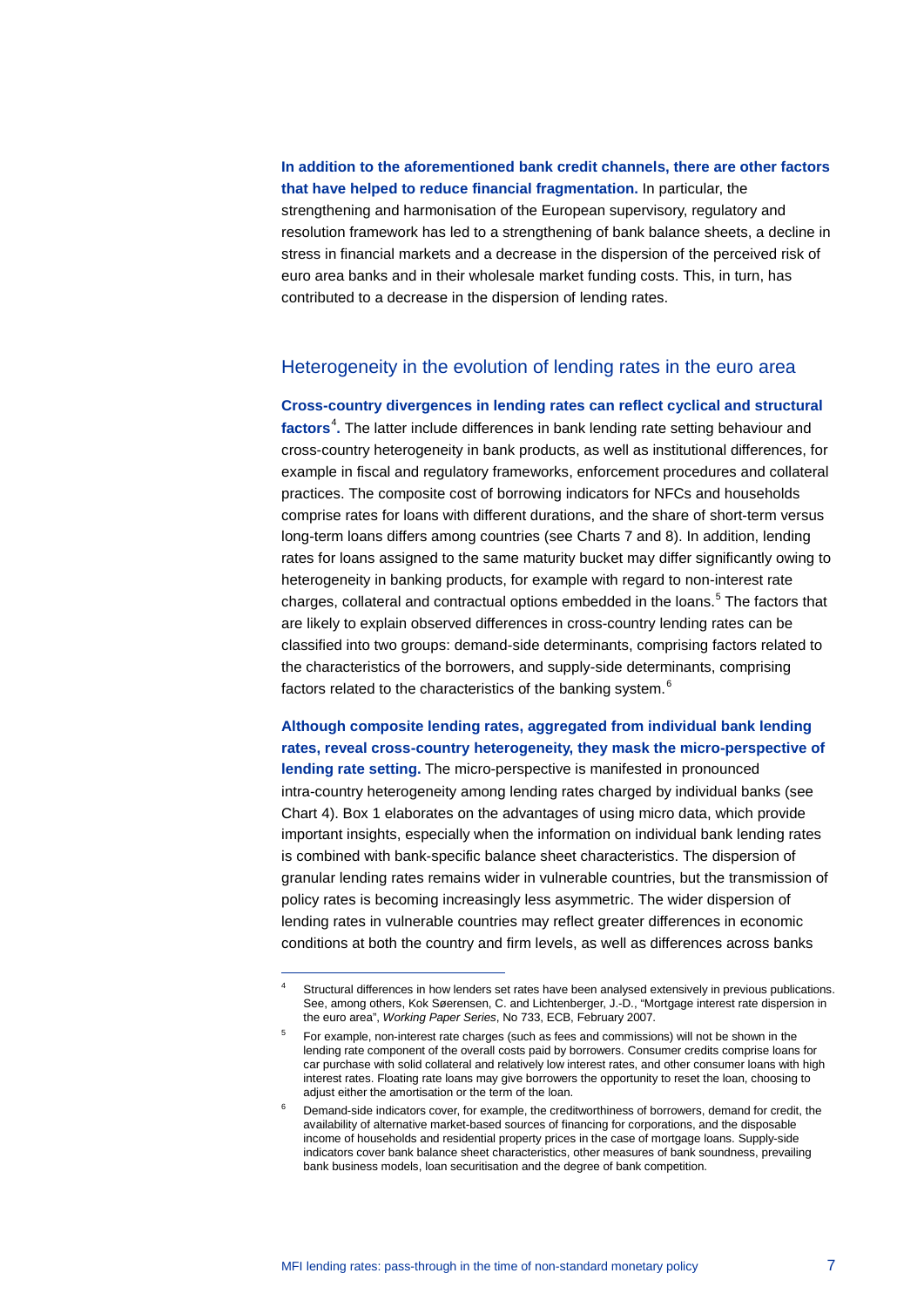(e.g. solvency position, reliance on wholesale funding and degree of excess liquidity).

#### **Chart 4**

Changes in composite lending rates to NFCs across individual MFIs in vulnerable versus less vulnerable countries



Source: ECB.

Notes: The charts report the density approximation of the lending rate distributions in three different periods (September 2011, June 2014 and September 2016). Chart 4a (vulnerable countries): 92 MFIs from Ireland, Spain, Italy and Portugal. Chart 4b (less vulnerable countries): 142 MFIs from Belgium, Germany, France, the Netherlands and Austria. The charts also show that if the reduction in the rate on the main refinancing operations since September 2011 (150 basis points) had been fully passed on to the median lending rates of the first period (Chart 4b, 3.2), the lending rate in September 2016 would have been 1.7% (Chart 4b).

#### **Box 1**

#### Lending rate setting using bank-level data

Micro data often complement macro data analysis, offering important insights for monetary policy. This box discusses a number of advantages of analysing bank-level data, with particular reference to the heterogeneity of the pass-through and the fragmentation witnessed during the financial crisis.

The crisis has revealed significant heterogeneity in the way that banks, firms and households react to economic shocks, both across euro area countries and within a given country. In the presence of such heterogeneity, micro data can help to shed light on issues that aggregate data analysis is likely to miss or mask. While high-quality granular data can be aggregated to produce useful aggregate information, the opposite does not generally hold true: using aggregate data to draw inferences at a more granular level may lead to conclusions that are seriously biased. For example, if the average interest rate across banks in a given country is higher than the average for euro area banks, it does not necessarily follow that a randomly chosen bank from this particular country is more likely to have interest rates that are higher than the euro area average.

At the same time, the use of micro data entails certain challenges. Reliable micro data analysis depends on harmonised data concepts across countries, high quality standards for data collection and measurement, confidentiality and the use of sound statistical and econometric methods.

Bank-level micro data in particular can be informative, given the significant heterogeneity in lending rates recorded across different jurisdictions during the financial crisis. Lending rates may also differ across banks within a given jurisdiction due to heterogeneity in bank funding costs.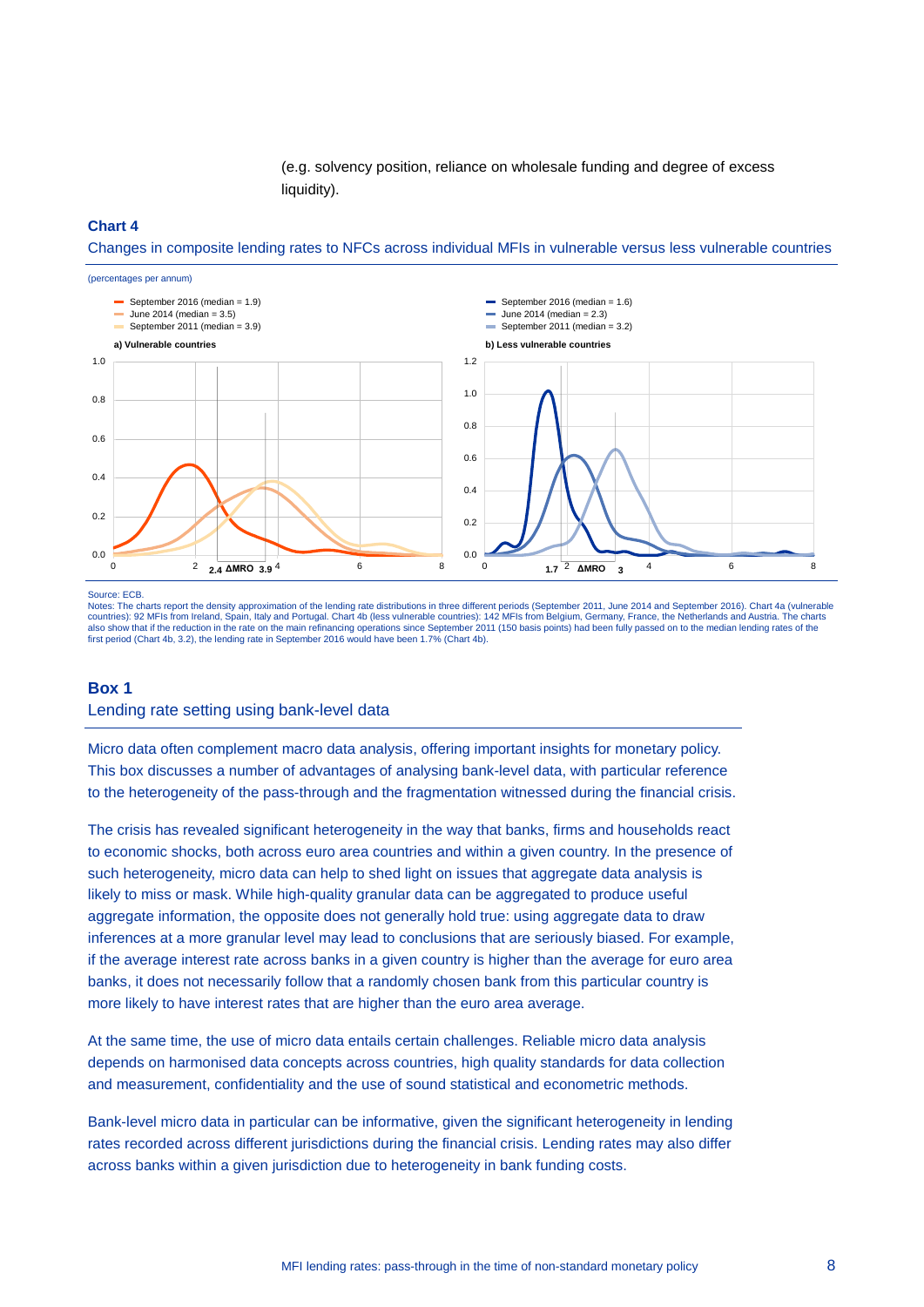The granular information found in bank-level data can provide helpful insights for monetary policy. Such data enable analysis of heterogeneity in lending rates not only across countries, but also within a given country. They can thus be used to investigate the extent to which heterogeneity in lending rates is associated with bank-specific characteristics such as liquidity or capital. More generally, micro data supply empirical evidence that can be set against specific model-based predictions. [7](#page-8-0)

Micro data also potentially enable bank-level information to be "matched" with borrower characteristics. Such combined information could be used to analyse the characteristics of the firms that take up loans and the concentration of these firms by region and/or industry sector, thus shedding light on the pass-through of interest rates to the real economy. Moreover, the risk characteristics of new borrowers could be traced across banks and across time, enabling investigation of whether or not banks adopt a risk-based pricing policy in the new loans they offer.

The "Anacredit" micro dataset is an important initiative to this end. Anacredit aims to provide combined information on both lenders and borrowers and is harmonised across euro area countries.

In sum, micro data can shed light on the forces behind the observed heterogeneity in interest rate pass-through across jurisdictions. Understanding the factors behind these discrepancies can be important for designing policy measures that aim to reduce fragmentation and contribute towards banking union.

<span id="page-8-0"></span>-

#### **The pace of the decline in lending rates also differs according to loan size**.

Since 2015 lending rates for very small loans have continued to decline at a faster pace than those for large loans, contributing to a further narrowing of the spread between very small and large loans (see Chart 5). At the same time, the lending rates for large loans in vulnerable and less vulnerable countries have reached broadly similar levels. For very small loans, the gap between the two country groups has further reduced owing to the strong decline recorded in vulnerable countries.

For instance, according to the model in Bluhm et al., banks with high levels of non-liquid assets should be more exposed to negative shocks in the value of these assets. See Bluhm, M., Faia, E. and Krahnen, J.P., "Monetary policy implementation in an interbank network: effects on systemic risk", *Working Paper Series*, No 46, Research Center SAFE – Sustainable Architecture for Finance in Europe, Goethe University Frankfurt, 2014.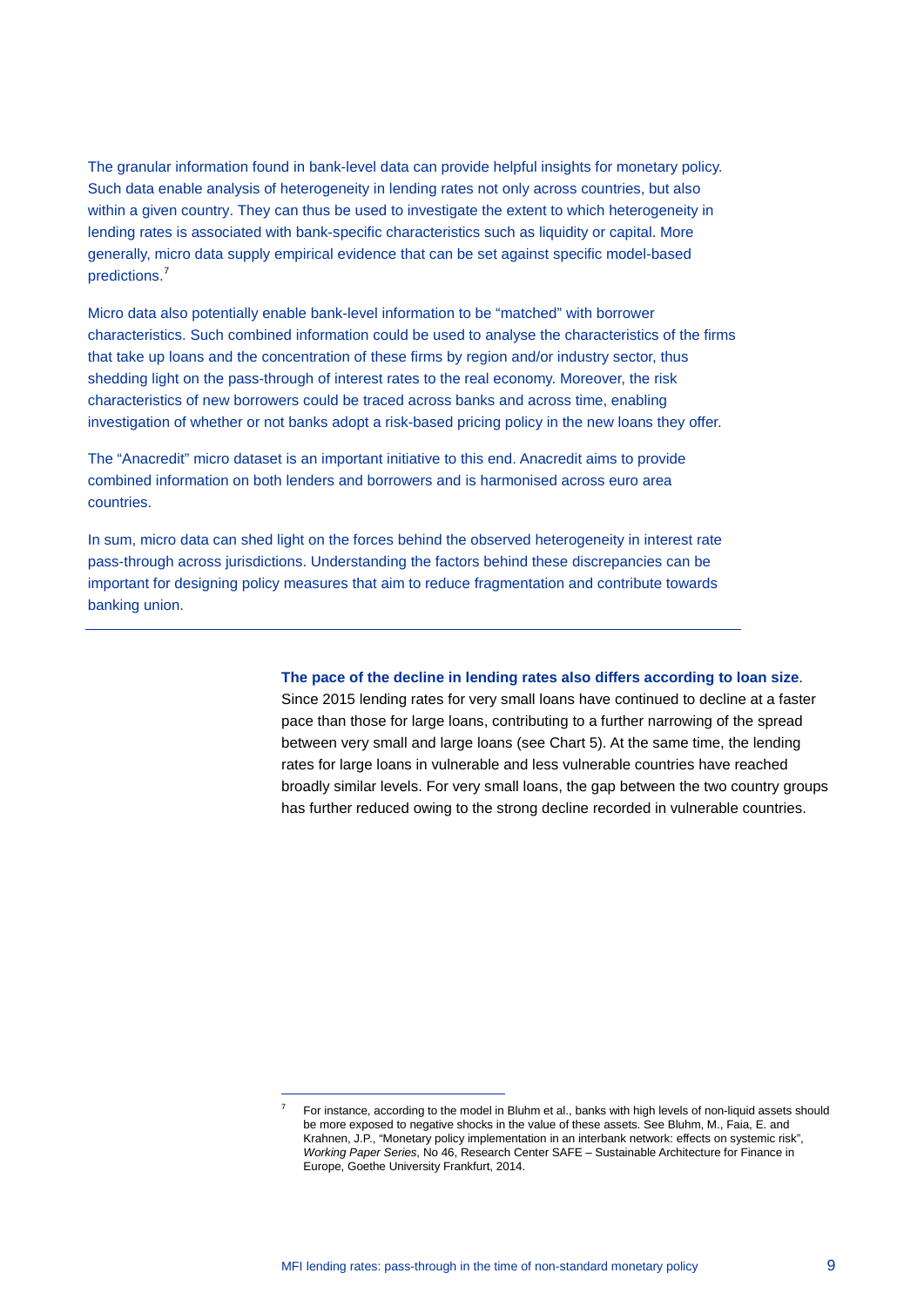Lending rates for very small versus large loans to NFCs

-



Source: ECB.

Notes: The euro area series is calculated as a weighted average of country spreads. The "vulnerable" countries are Ireland, Greece, Spain, Italy, Cyprus, Portugal and Slovenia. Very small loans are loans of up to €0.25 million, while large loans are those above €1 million. Aggregation is based on new business volumes

#### **Another aspect of heterogeneity relates to the share of fixed versus variable**

**rate loans.** This aspect can be assessed on the basis of either outstanding amounts or new business volumes. Weights based on outstanding amounts more accurately capture the financing structure of the economy, as they reflect the economic importance of loans with different maturities in the financing structure of firms.<sup>[8](#page-9-0)</sup> However, aggregating MFI interest rates on the basis of outstanding amounts provides only a rough estimate of the marginal cost of borrowing for economic agents. Aggregation based on new business volumes provides a better measure of the impact of the marginal cost of a new loan on the overall financing cost structure. $^{\text{\tiny {S}}}$ However, such aggregation overweighs short-term instruments, which are frequently renewed (e.g. overdrafts). Moreover, new business volumes are highly volatile on a monthly basis, as they react relatively quickly to present-day economic conditions, which may favour the issuance of short-term rather than long-term loans. In turn, this volatility might make it difficult to perceive the genuine underlying dynamics in retail lending rates. Chart 6 depicts lending rates based on outstanding amounts. These rates exhibit less volatility than cost of borrowing indicators compiled on the basis of new business volumes (see Chart 1), and a less pronounced pattern of market segmentation. A comparison of Charts 7 and 8 reveals that, despite the current practice of short-term lending for NFCs in Germany and France (where over 80% and about 70% respectively of new business lending is realised through loans with a short-term interest rate fixation or floating rate), the share of short-term lending in loans based on outstanding amounts remains below 40% and 50% respectively.

<span id="page-9-0"></span><sup>&</sup>lt;sup>8</sup> However, outstanding amounts do not reflect the granular statistical breakdown available in MFI interest rate (MIR) statistics. Moreover, methodological differences affect the comparability between MFI balance sheet data and MIR statistics.

<span id="page-9-1"></span>It also helps to overcome issues concerning database mismatches and time series granularity.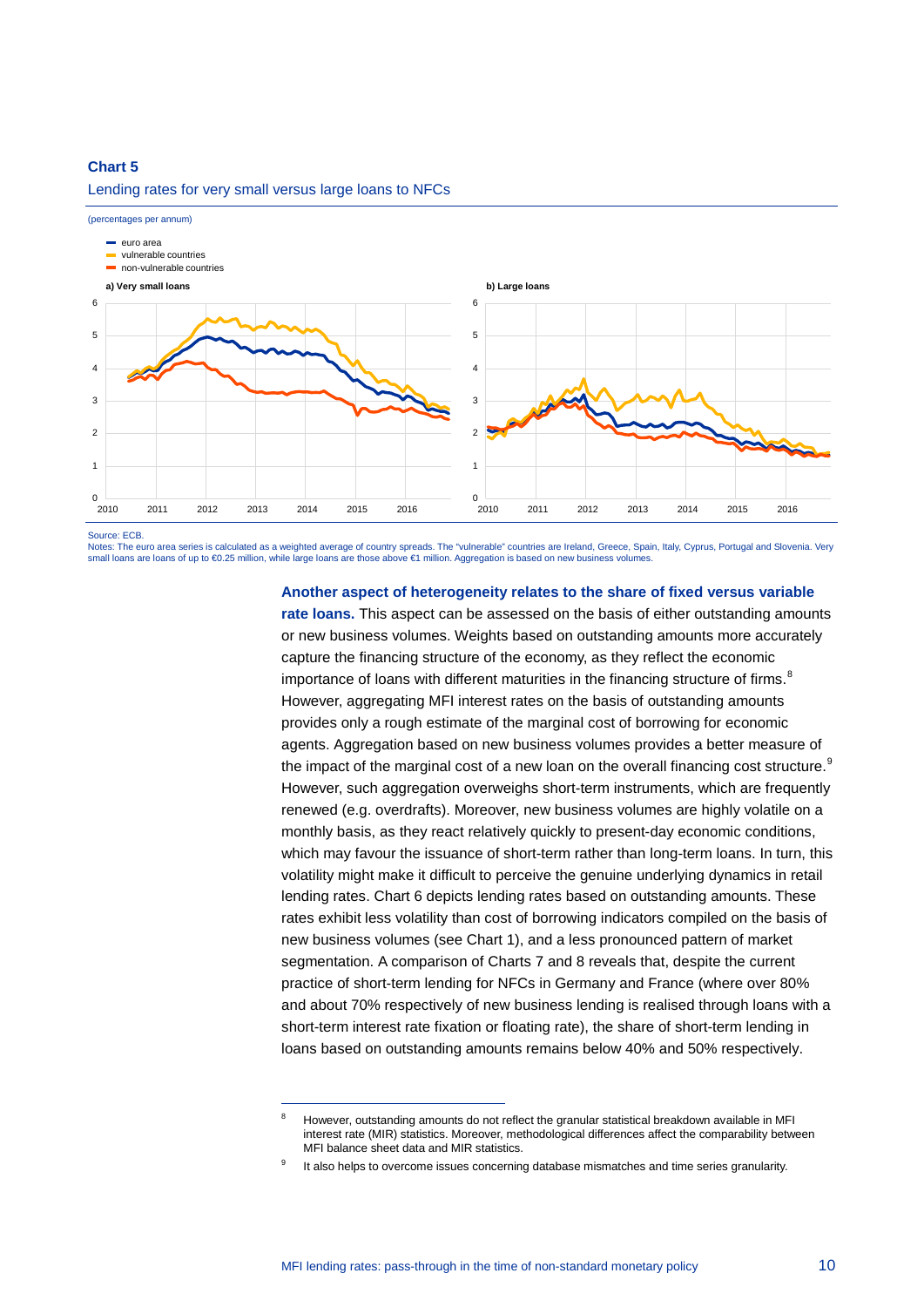#### Composite outstanding amount lending rates



Sources: ECB and ECB calculations.

Note: The indicator for the total cost of lending is calculated by aggregating short and long-term rates.

#### **Chart 7**

#### Share of loans with short-term interest rate fixation based on outstanding amounts



Sources: ECB and ECB calculations.<br>Notes: Short-term loans are those with a maturity of up to one year, plus overdrafts and the share of long-term loans issued at a floating rate. These shares are derived from outstanding amounts and are therefore subject to breaks related to reclassifications and/or revaluations. The indicators in the chart are derived from the fourth quarter of 2011 due to<br>breaks in the early period of some of next year.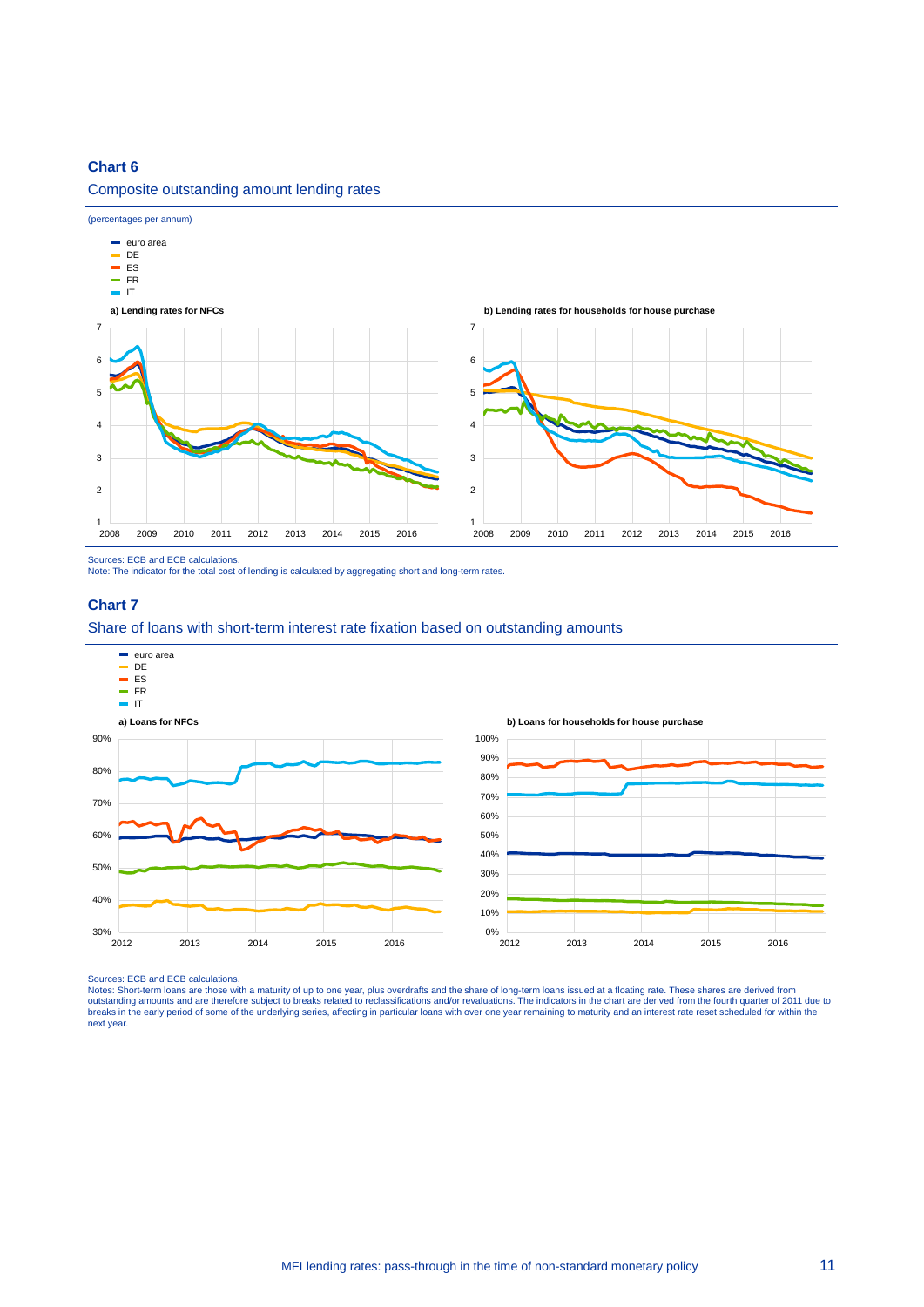

Share of loans with short-term interest rate fixation based on new business volumes

Sources: ECB and ECB calculations.

Note: Short-term loans are those with a maturity of up to one year, plus overdrafts and the share of long-term loans issued at a floating rate.

-

**Bank retail lending rates cannot be considered separately from the structure of banks' liabilities.** The importance of the cost of funding indicator for the setting of lending rates by banks was highlighted in the section entitled "Behaviour of and driving forces behind lending rate setting in the euro area".<sup>[10](#page-11-0)</sup> Camba-Mendez et al. have argued that banks decide simultaneously on the remuneration of depositors and bond holders and on how much to charge borrowers, and show that the interest rate pass-through remained active even when interest rates were very low.<sup>[11](#page-11-1)</sup> In addition, they have shown that an environment of excess liquidity creates a two-tier system for short-term refinancing, whereby some banks borrow at rates close to the deposit facility rate in the money markets while others borrow from the ECB at the main refinancing operations rate; this is subsequently reflected in the pass-through to bank lending rates. Furthermore, easy access to medium-term financing at a favourable cost fosters lower bank lending rates.

**The pricing of banks' liabilities is important for retail lending rate setting.** Given that financial intermediaries' decisions are not solely driven by the level of policy rates per se, but instead by the spread between the interest rate they pay and the interest rate they earn for a unit of funds they intermediate, it is important to consider the pricing of banks' liabilities. The present-day downward rigidity in the pricing of deposits is evident in the distribution of individual deposit rates, which are increasingly stacking up against the zero line. Limited scope for further deposit rate

<span id="page-11-0"></span><sup>&</sup>lt;sup>10</sup> For example, one component of the overall cost of funding for banks, the cost of borrowing from capital markets (i.e. bank bond yields), has been higher in vulnerable rather than less vulnerable euro area countries, especially during the period 2011-12. This difference reflects the higher opportunity cost of investing in securities issued by banks operating in vulnerable countries, where sovereign yields are higher. Additionally, the deterioration in sovereign creditworthiness as a result of the sovereign debt crisis has had a significant effect on the credit risk of banks operating in vulnerable countries, where high exposure to domestic sovereign bonds has adversely influenced their funding costs.

<span id="page-11-1"></span>See Camba-Mendez, G., Durré, A. and Mongelli, F.P., "Bank interest rate setting in the euro area during the Great Recession", *Working Paper Series*, No 1965, ECB, September 2016.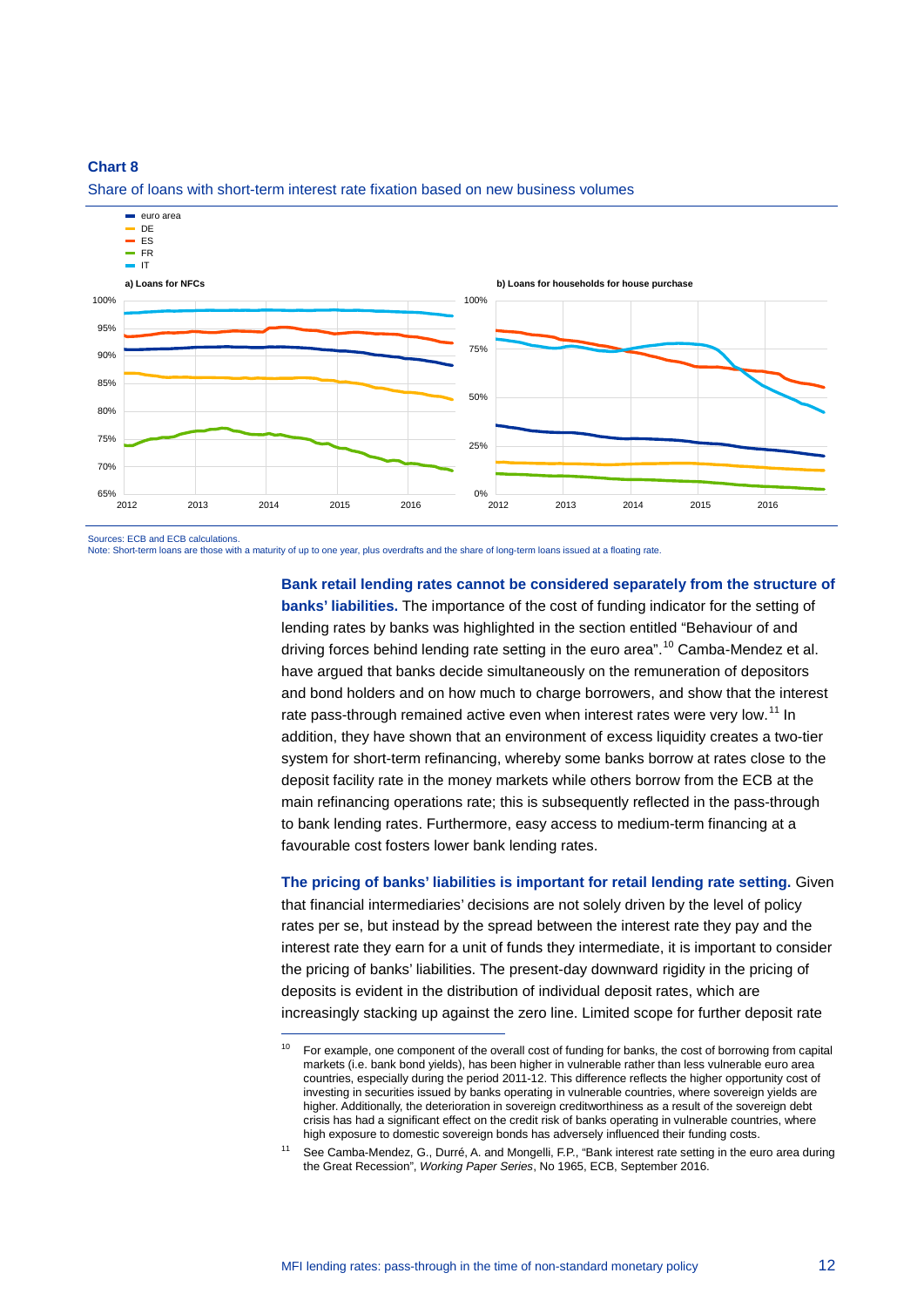reduction would imply mounting pressure on bank margins, as the pricing of the assets side has more downward flexibility. In October 2016 only 5.3% of the reported rates on new NFC deposits and 0.5% of those on new household deposits were below zero (see Chart 9). Negative rates on deposits thus remain a highly contained phenomenon, affecting NFC deposits mainly in Germany, with only very isolated instances in a small number of other countries as banks avoid charging negative rates on retail deposits. So far, the existence of a zero lower bound on deposit rates does not seem to have been excessively restrictive. Indeed, in the case of households, as of October 2016 only 40% of new deposits have been yielding a 0% return (compared with 53% in the case of NFCs), indicating that, in this segment, the scope for repricing may still not have been exhausted. At the same time, for households, there is a higher share of savings deposits for which a non-zero interest return is expected, owing to interest rate setting practices.

#### **Chart 9**

Distribution of deposit rates for households and NFCs across individual MFIs



Source: ECB.

Notes: Deposit rates on new business are used as reported by individual banks for each of the available product categories. The dotted lines show the weighted average deposit rates in June 2014 and October 2016.

**Recent evidence shows that the introduction of the negative interest rate policy has been translated into a compression of bank loan-deposit interest** 

**rate margins.** From the introduction of the credit easing package in June 2014, when the negative interest rate policy was first adopted, the median spread between banks' composite lending and deposit rates has narrowed (see Chart 10). The reduction has been more pronounced in the case of banks in vulnerable countries, although the spread is still considerably wider in these countries, with the median standing at 2.3 percentage points as at October 2016, compared with 1.7 percentage points in less vulnerable countries. The margins are not unprecedentedly narrow, although they also incorporate a still elevated credit risk component, particularly in vulnerable countries.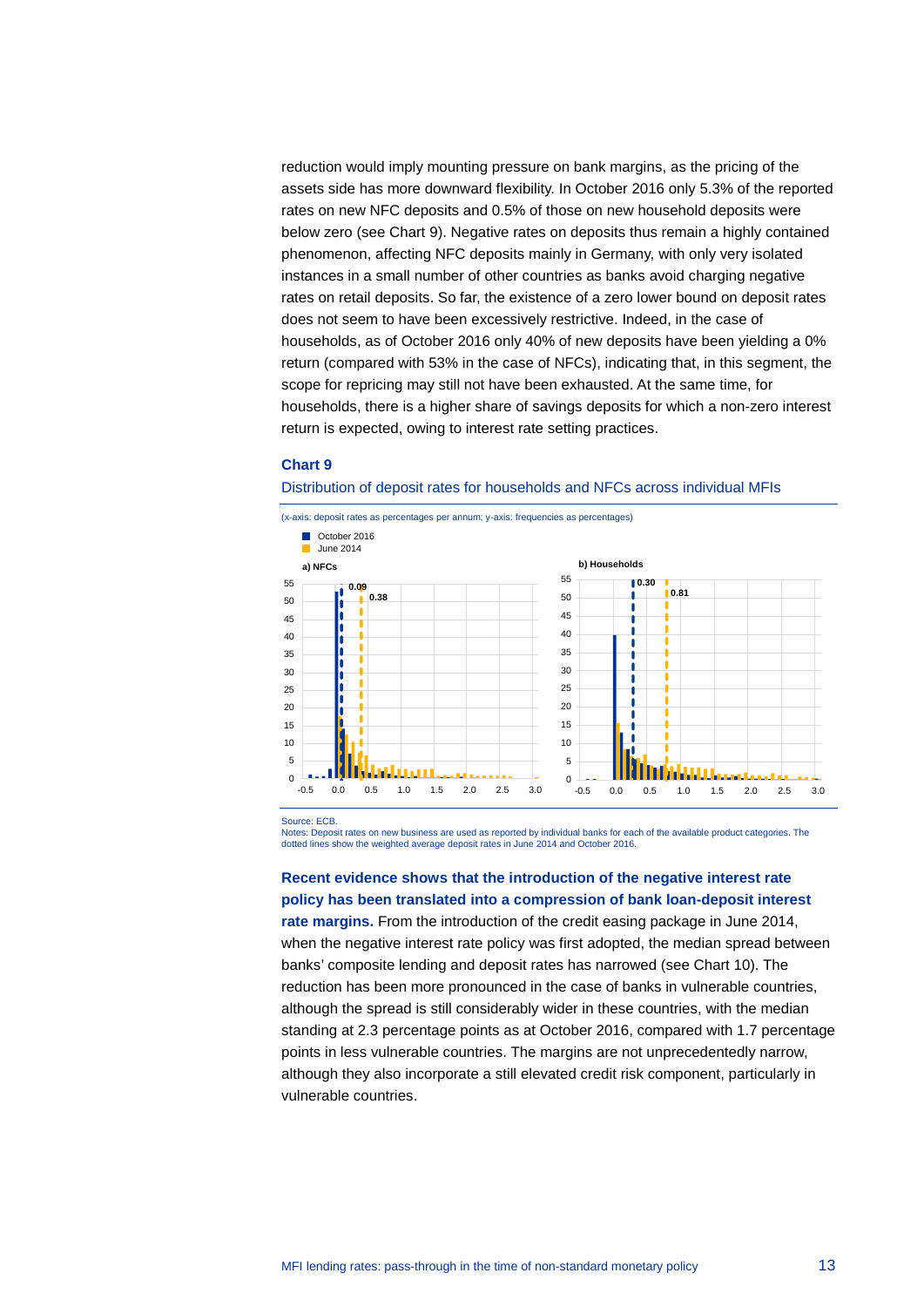

#### Spread between composite lending and deposit rates

Source: ECB.

-

Notes: The composite deposit rate for each bank is calculated as the weighted average of rates on new deposits offered by the bank. New business volumes are used as weights. In the case of overnight deposits the change in the outstanding amount of deposits (if positive) is used as the weight. The composite lending rate for each bank is calculated as the weighted average of rates on new fixed-term loans offered by the bank. New business volumes are used as weights.

**Additional qualitative information on the impact of the crisis and sovereign debt tensions, as well as the ECB's non-standard measures and introduction of the negative deposit facility rate, on bank funding and bank lending conditions, has been gathered by an ad hoc question in the euro area bank**  lending survey.<sup>[12](#page-13-0)</sup> Banks' responses to the survey indicate that the initial strong impact of the sovereign debt crisis on bank funding conditions and credit standards in the fourth quarter of 2011 subsided following the three-year longer-term refinancing operations and the announcement of the Outright Monetary Transactions, which began to have an easing impact in the second half of 2013. Responses to the ad hoc question on the impact of the negative deposit facility rate introduced in April 2016 highlighted a decline in banks' net interest income, a decrease in lending rates and a narrowing of loan margins. According to the respondents, the ECB's non-standard measures<sup>[13](#page-13-1)</sup> had a positive impact on their liquidity position (in particular, the TLTROs had a predominantly positive impact) and a mixed impact on their profitability. Banks' assessment of the impact of the TLTROs on their profitability is more positive compared with the impact of the APP; this reflects the attractive TLTRO funding conditions, in particular those of TLTRO-II. The responses indicate that both the TLTROs and the APP have had an impact on banks' liquidity and funding conditions, which has allowed them to pass through eased monetary policy conditions to their customers. In this respect, the TLTROs and the APP have contributed to enhancing monetary policy transmission and repairing the bank lending channel.

<span id="page-13-0"></span><sup>12</sup> See Köhler-Ulbrich, P., Hempell, H.S. and Scopel, S., "The euro area bank lending survey", *Occasional Paper Series*, No 179, ECB, September 2016.

<span id="page-13-1"></span><sup>&</sup>lt;sup>13</sup> The TLTROs in June 2014, TLTRO-II in March 2016 and the announcement of the APP in January 2015. See, for example, "The transmission of the ECB's recent non-standard monetary policy measures", *Economic Bulletin*, Issue 7, ECB, 2015.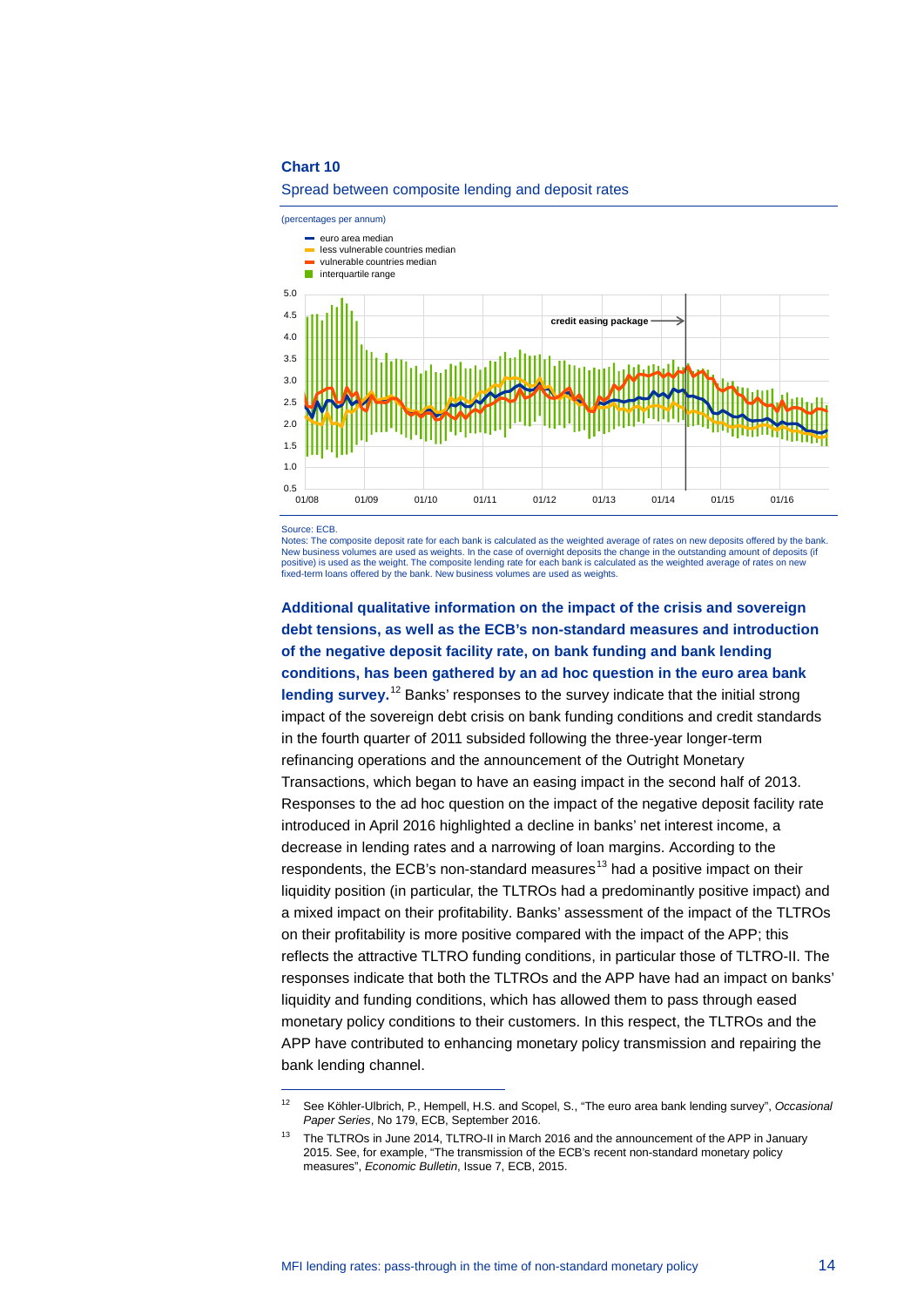**Changes in pass-through regularities**

**The traditional monetary policy transmission mechanism assumes that policy rates – and therefore market reference rates – are the most direct determinants of retail bank lending rates. Yet, today, this framework is ill-equipped to explain two important phenomena: the increased heterogeneity in bank retail lending rates observed since the start of the financial crisis in 2008 (see Chart 1) and wide differences in the pass-through of recent ECB non-standard measures.**  Chart 11 displays the evidence from the standard pass-through models, which link developments in lending rates exclusively to the development of market reference rates.<sup>[14](#page-14-0)</sup> The chart shows forecasted and actual changes in short-term lending rates for NFCs (Chart 11a) and households for house purchase (Chart 11b) for two periods: (i) between January 2011 (when the sovereign debt crisis intensified) and March 2014 (just before the introduction of the credit easing package), and (ii) between January 2011 and November 2016. The actual changes in lending rates are greater than the forecasted changes during the first period and not as great during the second period in the case of Italy and Spain, confirming that the standard pass-through models are ill-equipped to explain the high lending rates during the sovereign debt crisis and the impact of the current non-standard policy measures on lending rates.

#### **Chart 11**

Forecasted and actual changes in short-term lending rates between January 2011 and March 2014 and between January 2011 and November 2016



Sources: ECB and ECB calculations.

-

<span id="page-14-0"></span>Notes: Forecasts are compiled on the basis of the standard pass-through models. Lag specifications for the country-specific error-correction equations are obtained by employing the general-to-specific approach. The rectangles show the average 95% confidence interval over the forecast period for a model estimated over the full sample.

<sup>&</sup>lt;sup>14</sup> This follows the methodology described in Darracq Pariès et al., with some modifications. See Darracq Pariès, M., Moccero, D., Krylova, E. and Marchini C., "The retail bank interest rate pass-through: the case of the euro area during the financial and sovereign debt crisis", *Occasional Paper Series*, No 155, ECB, August 2014. The standard simple single equation pass-through model assumes the absence of any explanatory variables in the lending rate adjustment mechanism, except the market reference rate, i.e. the rate at which banks can raise funds in the interbank money market. It is modelled by an error correction mechanism, which includes the long-term equilibrium pass-through and the short-term correction adjustment. This equation is estimated employing the general-to-specific approach. The general equation is estimated recursively. The most insignificant parameter, describing short-term adjustment, with the highest p-value, is eliminated from regressions at each step; the procedure is repeated until only significant lags are left in the obtained specific equation.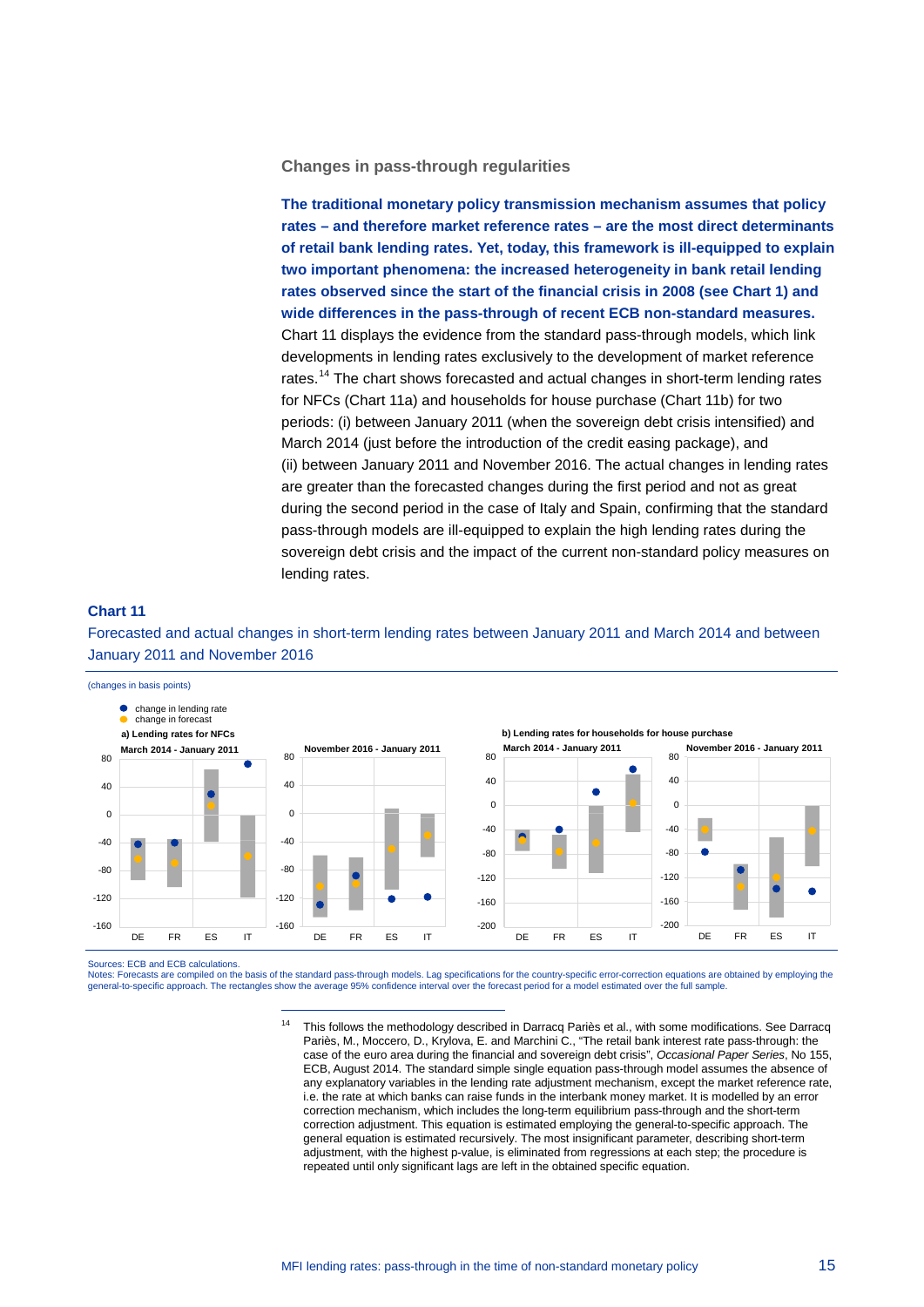## **A synthetic way to assess the changes in the pass-through mechanism is to consider the rolling empirical impulse response functions (IRFs) to an**

increase in policy rates. The breakdown of standard pass-through relationships<sup>[15](#page-15-0)</sup> has previously been illustrated in the literature by (i) comparing cumulative changes in lending rates with cumulative changes in the ECB policy rate for different periods, (ii) comparing the forecasted changes with the actual changes in lending rates<sup>[16](#page-15-1)</sup> or (iii) checking the stability of the common long-run pass-through coefficient in a panel model<sup>17</sup>. However, the lag structure influences and mitigates the overall pass-through; it is therefore not sufficient to focus only on the long-run pass-through coefficients. A synthetic way to assess the cumulative responses to a policy rate shock is to consider the rolling empirical IRFs to a 1% increase in market reference rates. This analysis shows that the pass-through is sluggish: the impulse from a policy rate shock is not immediately transferred to lending rates but takes approximately one year. In addition, as shown in previous studies, pass-through was stronger in 2007-10 and started to decline subsequently. Recent developments highlight the increase in impulse responses of both short and long-term corporate lending rates in the vulnerable countries in the sample (Italy and Spain).

**Some research findings point to the necessity of using the marginal cost of funding for banks instead of policy or market reference rates in empirical models of the pass-through mechanism.** As banks obtain funds from different sources, encompassing liabilities of different maturities and risk characteristics, the weighted average bank cost of funding may diverge significantly from policy rates. For example, von Borstel et al. decomposed the pass-through into its various elements, capturing the transmission from (i) policy rates to risk-free rates, (ii) risk-free rates to sovereign funding costs, (iii) sovereign funding costs to bank funding costs, and (iv) bank funding costs to retail lending rates.<sup>[18](#page-15-3)</sup> Their framework uses a large number of variables to explain the pass-through, accounting for lending and deposit rates, and sovereign and CDS spreads, and includes weighted average bank funding costs. Illes et al. used a panel cointegration framework, where the long-run pass-through coefficients between lending rates and funding costs were common among countries but short-term adjustment was country-specific.<sup>[19](#page-15-4)</sup> They documented a stable long-run relationship between lending rates and funding costs over the sample, which spanned both the pre- and post-crisis periods.<sup>[20](#page-15-5)</sup> A similar

<span id="page-15-0"></span> $15$  In contrast, von Borstel et al. used FAVAR models and found that, while the transmission of conventional monetary policy to bank lending rates has not changed with the financial crisis, the composition of the pass-through has changed. See von Borstel, J., Eickmeier, S. and Krippner, L., "The interest rate pass-through in the euro area during the sovereign debt crisis", *Discussion Paper*, No 10, Deutsche Bundesbank, 2015.

<span id="page-15-1"></span><sup>&</sup>lt;sup>16</sup> As in Darracq Pariès et al. (see footnote 14).

<span id="page-15-2"></span><sup>&</sup>lt;sup>17</sup> See Illes, A., Lombardi, M.J. and Mizen, P., "Why did bank lending rates diverge from policy rates after the financial crisis?", *BIS Working Papers*, No 486, February 2015.

<sup>18</sup> See reference in footnote 15.

<span id="page-15-4"></span><span id="page-15-3"></span><sup>19</sup> See footnote 17.

<span id="page-15-5"></span><sup>&</sup>lt;sup>20</sup> In contrast, Harimohan et al. examined the pass-through of individual bank funding costs to retail loan and deposit rates in the United Kingdom and found that the common component of funding costs passes through quickly and completely, but that cost changes which are not homogeneous across banks exhibit slower pass-through and are affected by market competition. See Harimohan, R., McLeay, M. and Young, G., "Pass-through of bank funding costs to lending and deposit rates: lessons from the financial crisis", *Staff Working Paper*, No 590, Bank of England, April 2016.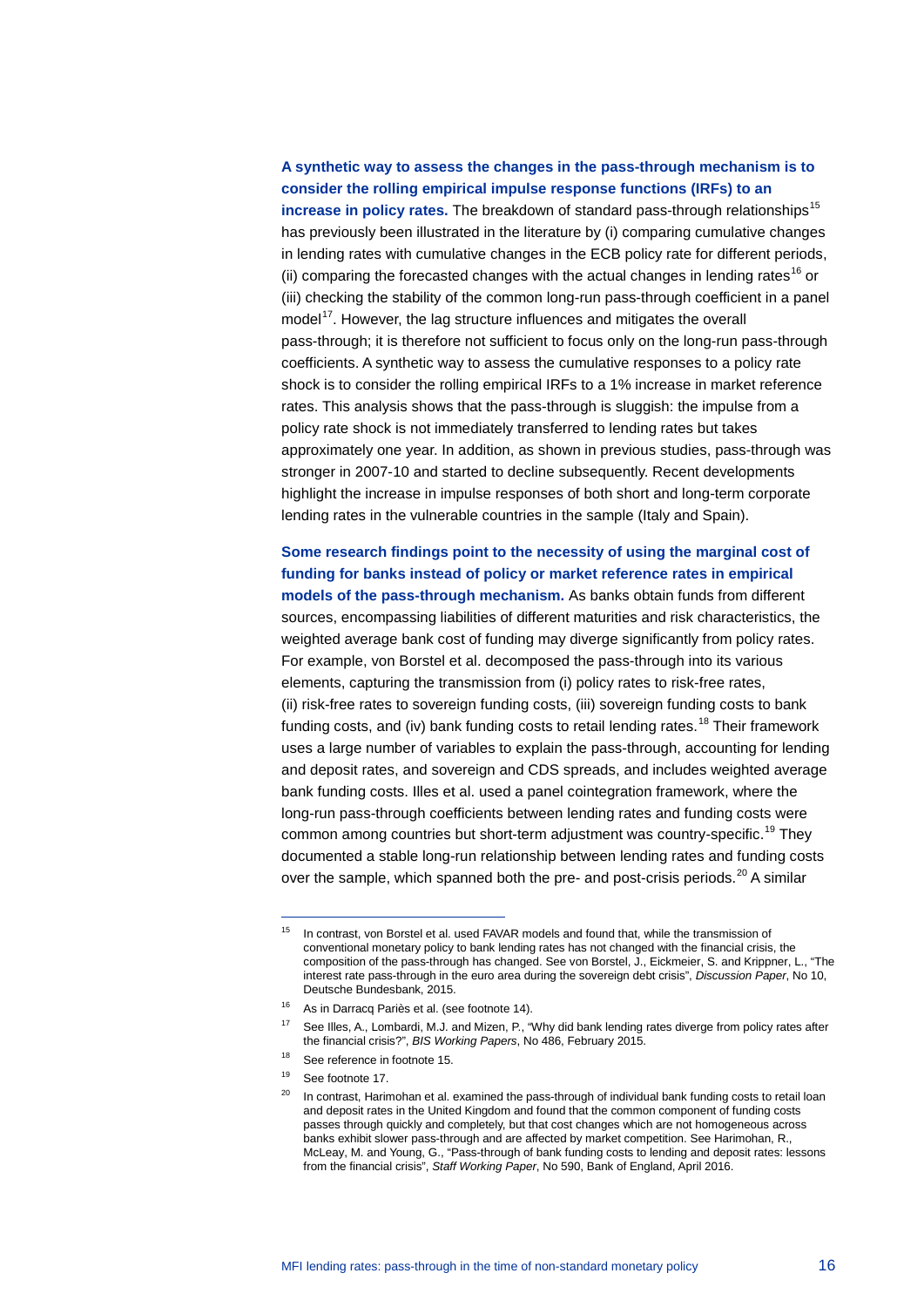exercise, employing single-equation error-correction models instead of panel approaches, provides less stable empirical response functions compared with models which use market reference rates instead of funding  $costs<sup>21</sup>$ .

**Recent publications have highlighted a large number of additional factors**[22](#page-16-1) **behind the changes in pass-through regularities.** The small scale of error-correction models does not enable many explanatory variables to be inputted; therefore, these models concentrate solely on the most important ones. Non-standard ECB monetary policy measures aim to restore the bank lending channel and contribute to repairing the policy transmission mechanism; assessing their impact on the overall pass-through is a challenging task, however.

#### **Chart 12**

#### Contribution of explanatory factors to the changes in composite lending rates

-



Sources: ECB and ECB calculations.

<span id="page-16-0"></span>Notes: Lending rates are decomposed on the basis of pass-through models, including sovereign spreads as a risk factor. Contributions for composite lending rates are compiled from contributions for short and long-term lending rates using a weighting scheme based on smoothed new business volumes. EURIBOR three-month and two-year swap rates are used<br>as market reference rates for short and long-term le general-to-specific approach.

> **The introduction of the sovereign spread as an additional explanatory variable in the pass-through process sheds light on how sovereign market tensions have influenced the transmission mechanism.** Chart 12 displays a breakdown of lending rates by explanatory variables. The decline in market reference rates from the start of the sovereign debt crisis in 2010 until March 2014 put downward pressure on retail lending rates in all countries in the sample, but was offset by the sharp increase of sovereign spreads in Italy and Spain. This even led to an increase

 $21$  This involves the construction of the country-specific weighted average of banks' funding costs, aggregating traditional funding through retail deposits, issuances of bank bonds and net Eurosystem borrowing. Aggregation is based on outstanding amounts. Deposit rates are computed as a weighted average of overnight deposits, deposits with agreed maturity and deposits redeemable at notice, with their corresponding new business volumes. Lag specifications for the country-specific error-correction models are obtained by employing the general-to-specific approach.

<span id="page-16-1"></span><sup>22</sup> For example, Blagov et al. employ a Markov-switching VAR with endogenous transition probabilities to show that (i) global risk factors have contributed to higher lending rates in Italy and Spain, (ii) problems in the banking sector help to explain the impairment in Spain, and (iii) fiscal problems and contagion effects have contributed to the interest rate pass-through impairment in Italy and Ireland. See Blagov, B., Funke, M. and Moessner, R., "Modelling the time-variation in euro area lending spreads", *BIS Working Papers*, No 526, November 2015.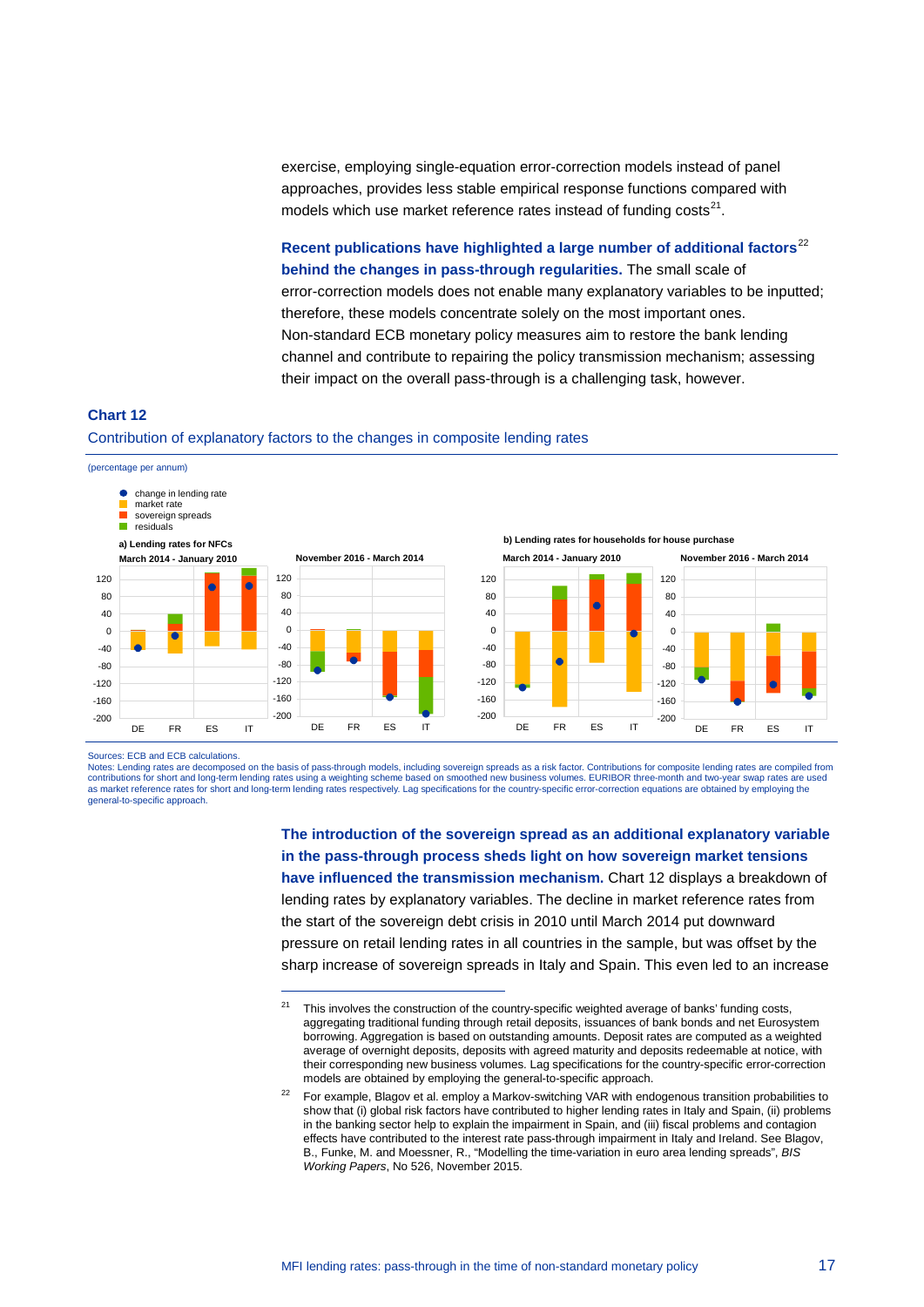in corporate lending rates in Italy and Spain over this period. At the same time, the fall in German government bond yields, due to the flight-to-quality and liquidity effects during the crisis, put extra downward pressure on short-term lending rates in Germany, causing them to decline slightly more than foreseen by historical regularities. In contrast, the decline in sovereign bond yields from 2014 onwards led to a more pronounced reduction in lending rates in Italy and Spain compared with other countries, which resulted in a further contraction of the cross-country dispersion of lending rates.

**The introduction of negative deposit facility rates embodies a special case of a conventional easing policy which, due to frictions or institutional arrangements, may lead to non-linearity in the pass-through mechanism.** The existence of cash offers a zero-yielding alternative to deposits, introducing downward rigidity in the pricing of deposits (see Chart 9). Certain institutional features permeating the financial system contribute to additional frictions within the transmission mechanism (e.g. in some jurisdictions, legal restrictions on the application of negative rates, differing tax treatments of negative interest rate income and specifications of financial contracts, according to which payments from lenders to borrowers are not permitted). Theoretical and empirical literature covering this topic is in short supply. Brunnermeier and Koby have developed a theoretical model in which it is possible for accommodative monetary policy to reverse its effect and become contractionary; this occurs when an interest rate reaches the certain "reversal interest rate", which depends on several characteristics of the banking system and pass-through regularities.<sup>[23](#page-17-0)</sup> Heider et al. have used granular data on the characteristics of lenders and their borrowers to show that the transmission of negative rates depends on banks' funding structure (high-deposit banks take on more risk and lend less than low-deposit banks; cautious borrowers switch from high-deposit to low-deposit banks).<sup>[24](#page-17-1)</sup> Demiralp et al. have documented special bank balance sheet adjustments in the face of negative deposit facility rates.<sup>[25](#page-17-2)</sup> Overall, negative deposit facility rates are accompanied by a compression of bank interest margins and a decline in bank profitability.

## **Box 2** Monetary policy pass-through and bank balance sheet characteristics

-

<span id="page-17-3"></span><span id="page-17-2"></span><span id="page-17-1"></span><span id="page-17-0"></span>This box evaluates the pass-through of recent non-standard monetary policy announcements on bank lending rates.<sup>[26](#page-17-3)</sup> More precisely, the box answers two questions. First, did the targeted

 $23$  Brunnermeier, M.K. and Koby, Y., "The reversal interest rate: an effective lower bound of monetary policy", *Working Paper*, Princeton University, 2016: presented at *Monetary policy pass-through and credit markets – ECB conference 27-28 October 2016*, Frankfurt am Main, 2016.

<sup>&</sup>lt;sup>24</sup> Heider, F., Saidi, F. and Schepens, G., "Life below zero: bank lending under negative policy rates", *Working Paper*, presented at *Monetary policy pass-through and credit markets – ECB conference 27-28 October 2016*, Frankfurt am Main, 2016.

<sup>&</sup>lt;sup>25</sup> Demiralp, S., Eisenschmidt, J. and Vlassopoulos, T., 2016, "The impact of negative interest rates on bank balance sheets: evidence from the euro area", paper presented at *Non-Standard Monetary Policy Measures – ECB workshop 18-19 April 2016*, Frankfurt am Main, 2016.

<sup>&</sup>lt;sup>26</sup> The methodology used in this box draws on Altavilla, C., Canova, F. and Ciccarelli, M., "Mending the broken link: heterogeneous bank lending and monetary policy pass-through", *Working Paper Series*, No 1978, ECB, November 2016.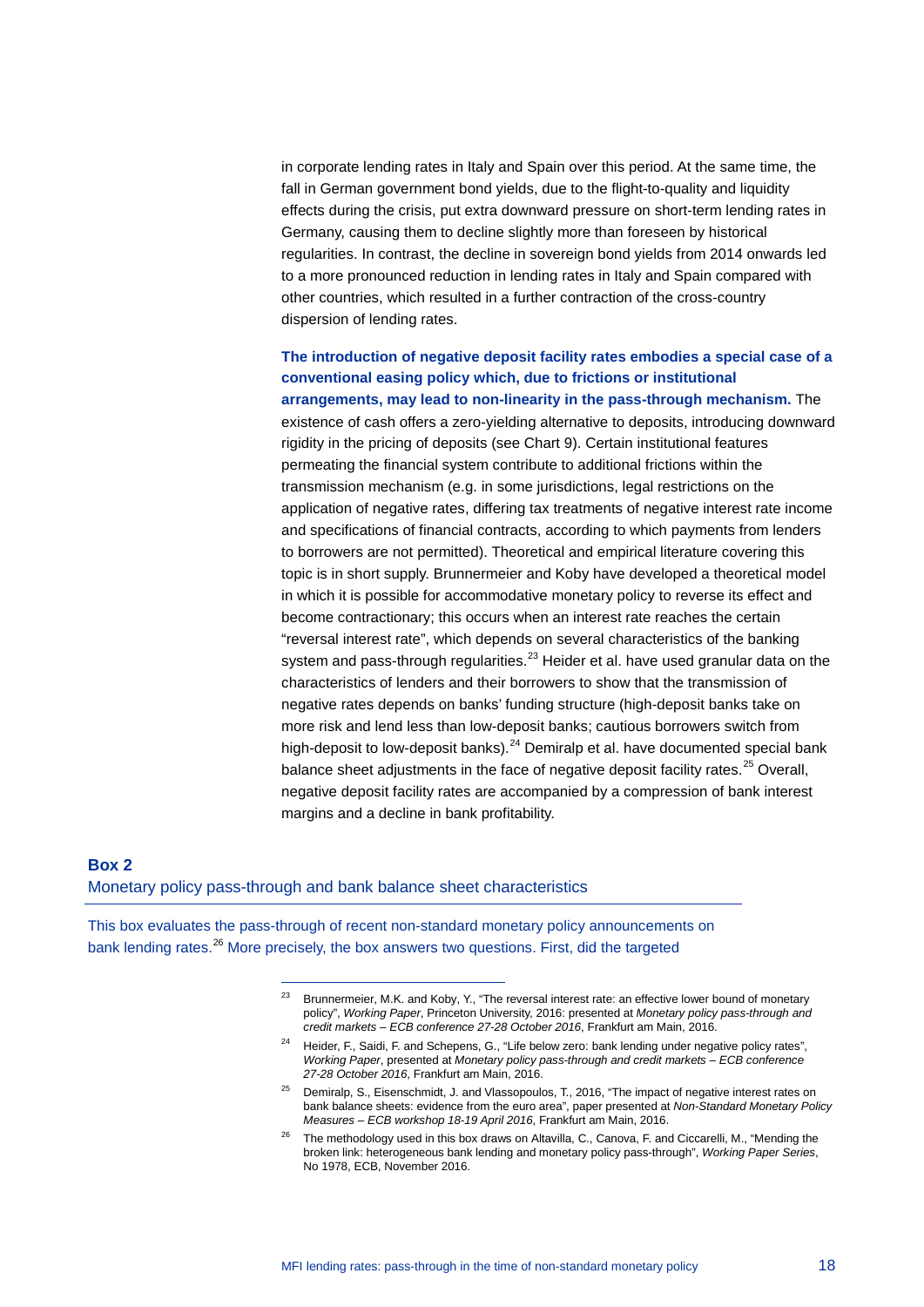longer-term refinancing operations (TLTROs), announced in June 2014, and the asset purchase programme (APP), announced in January 2015, help to change the dynamics of the distribution of lending rates and reduce the heterogeneity in lending prices across banks? Second, what are the characteristics of the banks most affected by Eurosystem non-standard policies?

According to the conventional view on the relationship between monetary policy transmission and bank balance sheet characteristics, in normal times, larger, better capitalised and more liquid banks are more resilient to monetary contractions. On average, these banks can more easily substitute sources of external financing, absorb expected future losses and divert liquidity to satisfy increases in loan demand.<sup>[27](#page-18-0)</sup>

In periods of financial distress, however, economic and regulatory constraints might alter the effectiveness of monetary policy. This box re-examines the monetary pass-through to lending rates in the euro area during the turbulent period of 2007-15 using a monthly disaggregated dataset covering 260 banks. The dataset is sufficiently large and disaggregated to avoid cross-sectional and time series heterogeneity biases.

Analysis was conducted using a panel vector autoregressive (VAR) methodology, which accounts for dynamic interactions between bank lending, funding conditions and the macroeconomy.<sup>[28](#page-18-1)</sup> In contrast to static pass-through equations, which are typically estimated with single-equation panel techniques, this approach has two main advantages. First, it allows for endogenous interaction between lending and funding conditions within a bank in response to monetary policy changes – interaction not covered by single equation methodologies. Second, it permits dynamic feedback between lending and funding conditions. These dynamic repercussions are disregarded in static models and improperly measured in single equation dynamic set-ups.

The impact of monetary policy on lending rates was computed in two steps. First, using a high-frequency event study methodology, the responses of asset prices to announcements of non-standard measures were calculated from May 2014 to December 2015.<sup>[29](#page-18-2)</sup> A comparison was then made between (i) lending rate dynamics obtained by mapping the policy-induced component of these variables onto individual bank lending rates, and (ii) those obtained by assuming that these variables have evolved unconditionally since May 2014.

Such a two-step approach is appealing because it captures the instantaneous effects of non-standard measures on financial markets – effects which are likely to be washed out when monthly data are used.

<span id="page-18-2"></span><span id="page-18-1"></span><span id="page-18-0"></span>The estimates suggest that the combined effects of the non-standard measures implemented since June 2014 have significantly lowered yields in a broad set of financial market segments. The results

 $27$  See Kashyap, A.K. and Stein, J.C., "What do a million observations on banks say about the transmission of monetary policy?", *American Economic Review*, Vol. 90, No 3, 2000, pp. 407-428; Peek, J. and Rosengren, E.S., "Bank lending and the transmission of monetary policy", in Peek, J. and Rosengren, E.S. (eds.), *Is Bank Lending Important for the Transmission of Monetary Policy?*, Federal Reserve Bank of Boston Conference Series, No 39, June 1995, pp. 47-68; and Kishan, R.P. and Opiela, T., "Bank size, bank capital, and the bank lending channel", *Journal of Money, Credit and Banking*, Vol. 32, No 1, February 2000, pp. 121-141.

<sup>28</sup> See footnote 26.

<sup>&</sup>lt;sup>29</sup> See Krishnamurthy, A. and Vissing-Jorgensen, A., "The effects of quantitative easing on interest rates: channels and implications for policy", *Brookings Papers on Economic Activity*, Vol. 43, Issue 2, pp. 215-287; and Altavilla, C., Carboni, G. and Motto, R., "Asset purchase programmes and financial markets: lessons from the euro area", *Working Paper Series*, No 1864, ECB, November 2015.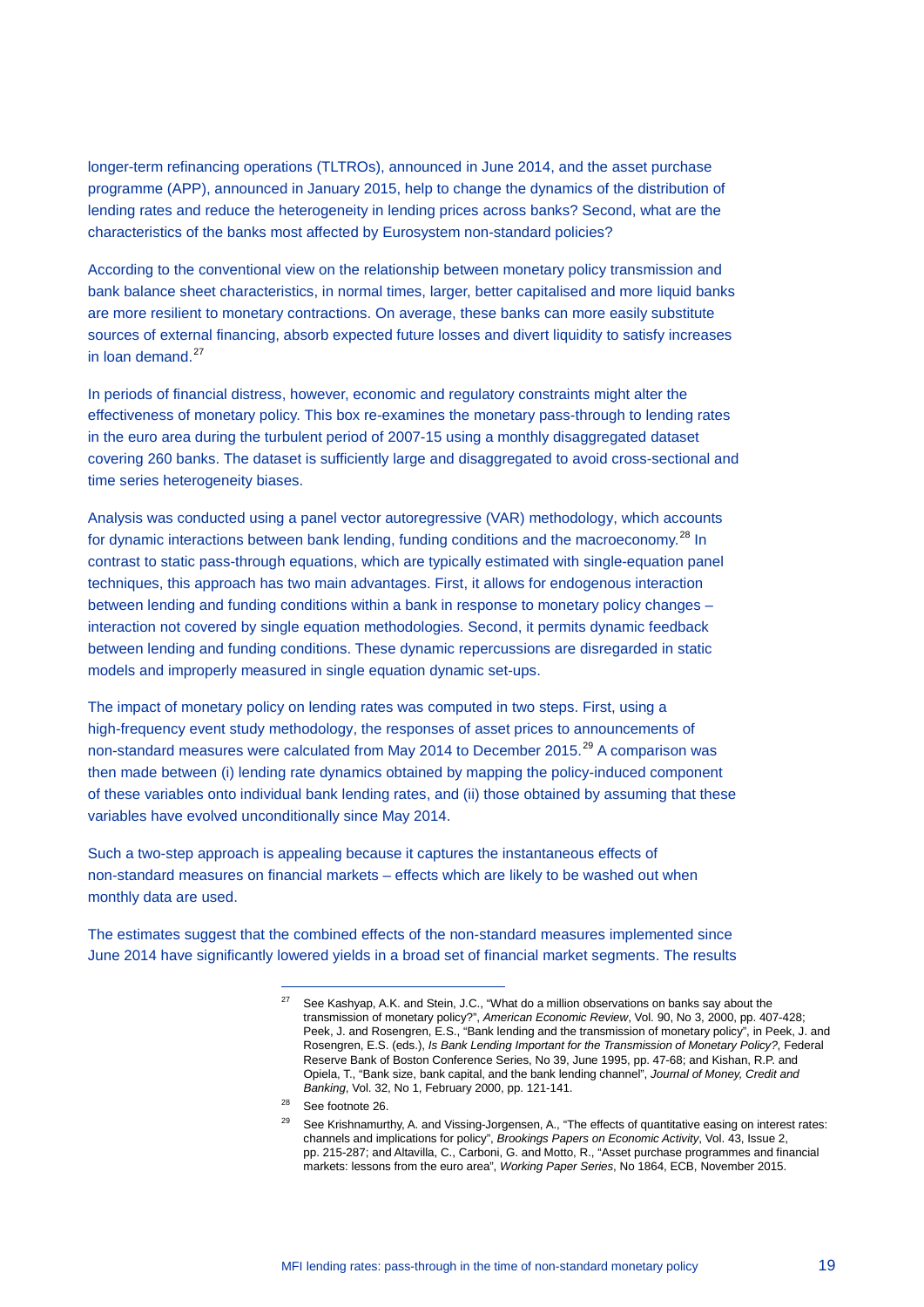point to a sizeable impact for long-term sovereign bonds, with the median cumulative decline in ten-year yields amounting to about 100 basis points across euro area countries at the end of the sample period. The spillovers to yields of untargeted assets are significant in the case of euro area financial corporate bonds (see Chart A). The median reduction in bank bond yields across MFIs equals almost 40 basis points by the end of 2015.

#### **Chart A**

Changes in sovereign yields and bank bond yields due to non-standard measures



Source: Altavilla, C., Canova, F. and Ciccarelli, M., "Mending the broken link: heterogeneous bank lending and monetary policy pass-through", *Working Paper Series*, No 1978, ECB, November 2016. Notes: The charts report the cumulated effects of non-standard measures on sovereign yields (equal for all banks operating in the same country) and on bank bond yields (different for each bank). The blue solid line is the median; red lines denote the 5th and 95th percentiles of the distribution.

Balance sheet characteristics matter for explaining the reduction in the spread of the lending rate response distribution. The effect on individual banks' lending rates was obtained by taking the difference between the policy-induced lending rates and the lending rates that, in the absence of the policy, would have prevailed since May 2014. The results suggest that non-standard measures were particularly effective in lowering lending rates for banks with a high share of non-performing loans and low capital. The median difference between the upper and lower quartiles of the distribution sorted by these characteristics is up to 40 basis points and differences become highly significant after about 18 months (see Chart B).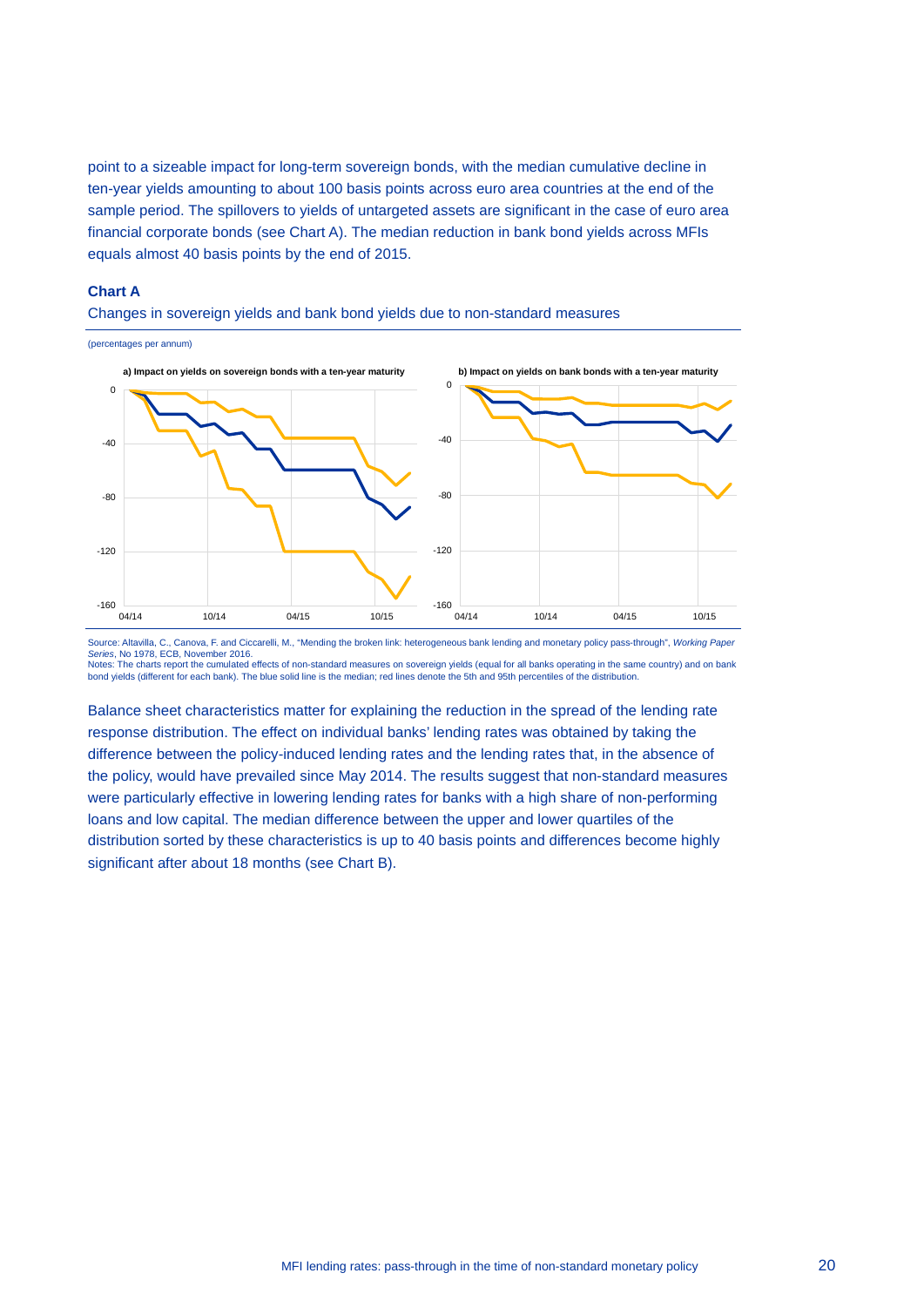#### **Chart B**



#### Lending rate differences by bank characteristics

(percentage points)

bond yield variable.

The improved credit conditions in the euro area have aided in pushing the monetary policy accommodation through the intermediation chain to reach households and firms. Non-standard measures have helped to normalise lending conditions, reduce the cross-sectional dispersion of lending rates and produce a larger pass-through in the medium run. Better lending conditions for NFCs materialised because of an improvement in the instantaneous pass-through and because of dynamic funding cost relief and signalling effects. The positive impact on banks' funding costs has incentivised them to pass on the cost relief to final borrowers by granting more credit on better conditions.

#### **Box 3**

The propagation of bank lending rates to the broader economy: perspectives from a dynamic stochastic general equilibrium model

-

<span id="page-20-0"></span>This box evaluates the pass-through to bank lending rates through the lens of the Darracq Pariès, Jacquinot and Papadopoulou macro-financial model<sup>[30](#page-20-0)</sup> (hereinafter the DJP model) by simulating the effect on lending rates and output of the decrease in sovereign yields resulting from the combined impact of the non-standard measures implemented from June 2014 to June 2015. More precisely,

Source: Altavilla, C., Canova, F. and Ciccarelli, M., "Mending the broken link: heterogeneous bank lending and monetary policy pass-through", *Working Paper Series*, No 1978, ECB, November 2016. Notes: The charts show the average responses in the top and bottom quartiles of the lending rate distribution sorted by bank characteristics. Shaded areas in<br>the third column are the interquartile (dark grey), and the 95%

<sup>&</sup>lt;sup>30</sup> See Darracq Pariès M., Jacquinot, P. and Papadopoulou, N., "Parsing financial fragmentation in the euro area: a multi-country DSGE perspective", *Working Paper Series*, No 1891, ECB, April 2016.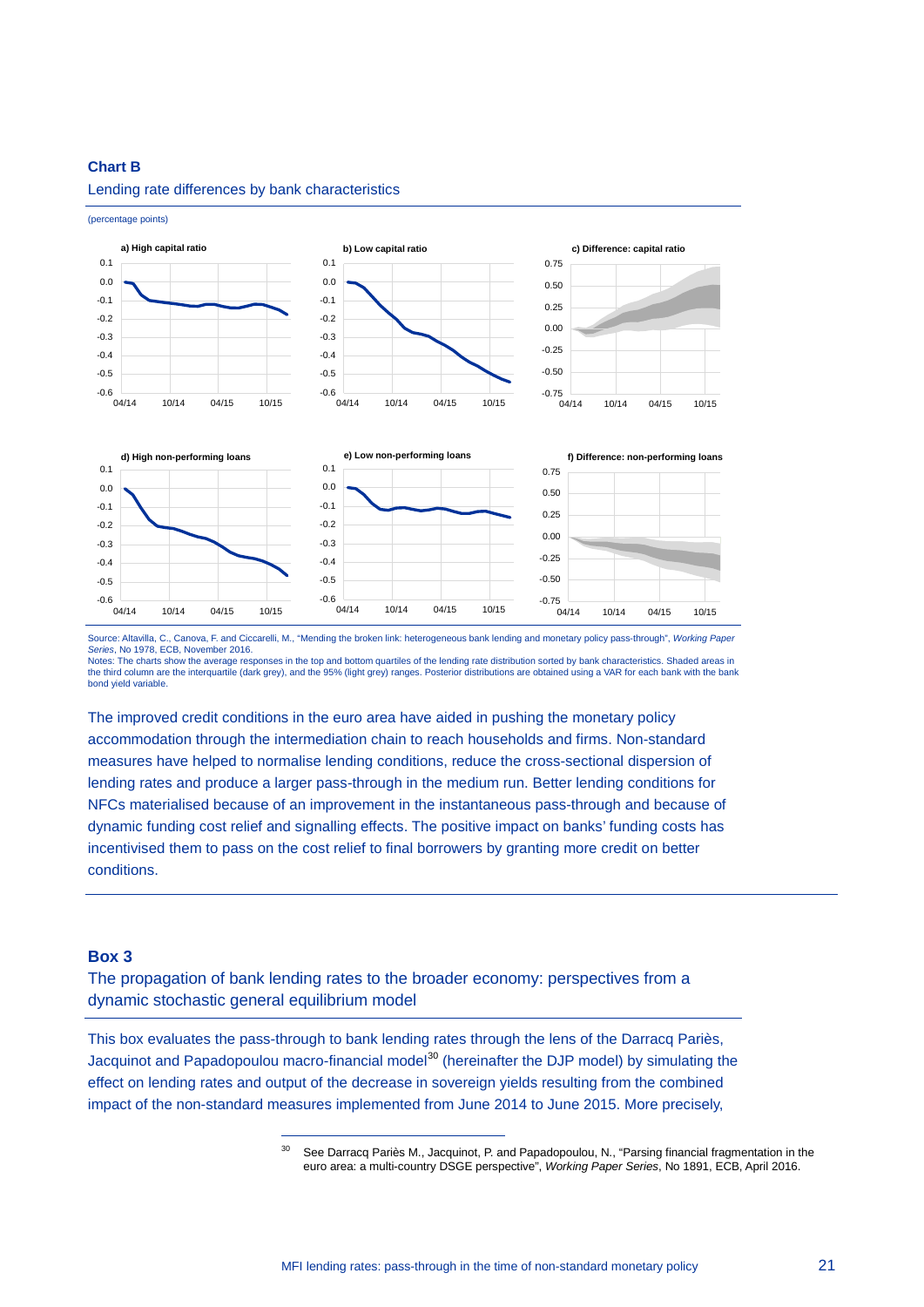the box shows how the main factors influencing lending rates in the simple accounting model can be mapped and modelled in the DJP model.<sup>[31](#page-21-0)</sup> As explained in Darracq Pariès, Jacquinot and Papadopoulou<sup>[32](#page-21-1)</sup>, the factors that lay in the interplay of credit risk in the sovereign, banking and corporate sectors during the crisis indeed result in a widening of lending rate spreads and increased fragmentation.<sup>[33](#page-21-2)</sup> Through the lens of the same model, the box also tries to shed light on the macroeconomic transmission of unconventional monetary policy measures and their impact on lending rates following the full package of non-standard measures introduced by the ECB from June 2014 up to the June 2015 and the concomitant decrease in sovereign yields.<sup>[34](#page-21-3)</sup> Simulation results can explain the narrowing of lending rate spreads, receding fragmentation and improvement of economic conditions.

The DJP model is a multi-country dynamic stochastic general equilibrium (DSGE) model for the euro area, which considers granular banking, sovereign and financial frictions, and wide cross-country heterogeneity through a six-region global model. It is calibrated for Germany, Spain, France, Italy, the rest of the euro area and the rest of the world. It features a reduced-form sovereign-banking nexus, risky banks acting in a monopolistic manner, financial frictions associated with corporate default, and cross-border lending. These features render the model suitable for analysing the heterogeneity in bank lending rates observed across euro area countries and the role of sovereign and financial spillovers in the international propagation of shocks.

In the model, impairments in the transmission mechanism of monetary policy are related to both the demand and supply of credit and can be identified by decomposing the final lending rate into a chain of four distinct segments of financing costs faced by different agents. This decomposition is consistent with, mirrors and can be linked to the simplified accounting model on lending rate determination exemplified in the section entitled "Behaviour of and driving forces behind lending rate setting in the euro area" in this article. It can represent the intermediation wedges which constitute specific typologies of financial frictions that can independently represent the epicentre of a specific financial disturbance that emerged during the euro area financial crisis and had a bearing on the pass-through to commercial lending rates. Furthermore, the intermediation wedges can also constitute the basic elements for analysing the recent unconventional monetary policy measures introduced by the ECB. The first financing segment relates to banks' funding costs, which correspond to the monetary policy rate augmented to compensate for sovereign risk, approximating the spillovers from domestic sovereign tensions to bank funding conditions. The second segment considers the banker's decision problem, which features financial frictions associated with bank-specific vulnerabilities in the form of weak capital positions and funding constraints. The third segment of the financial intermediation focuses on the monopolistic margins in lending rate setting by retail branches. The fourth segment relates to the final stage of the financial intermediation, involving the compensation of credit risk in the provision of loans to firms.

<sup>&</sup>lt;sup>31</sup> See the section entitled "Behaviour of and driving forces behind lending rate setting in the euro area".

<sup>32</sup> See footnote 30.

<span id="page-21-3"></span><span id="page-21-2"></span><span id="page-21-1"></span><span id="page-21-0"></span><sup>&</sup>lt;sup>33</sup> See the section entitled "Behaviour of and driving forces behind lending rate setting in the euro area".

<sup>&</sup>lt;sup>34</sup> As estimated in Altavilla, C., Canova, F. and Ciccarelli, M., "Mending the broken link: heterogeneous bank lending and monetary policy pass-through", *Working Paper Series*, No 1978, ECB, November 2016.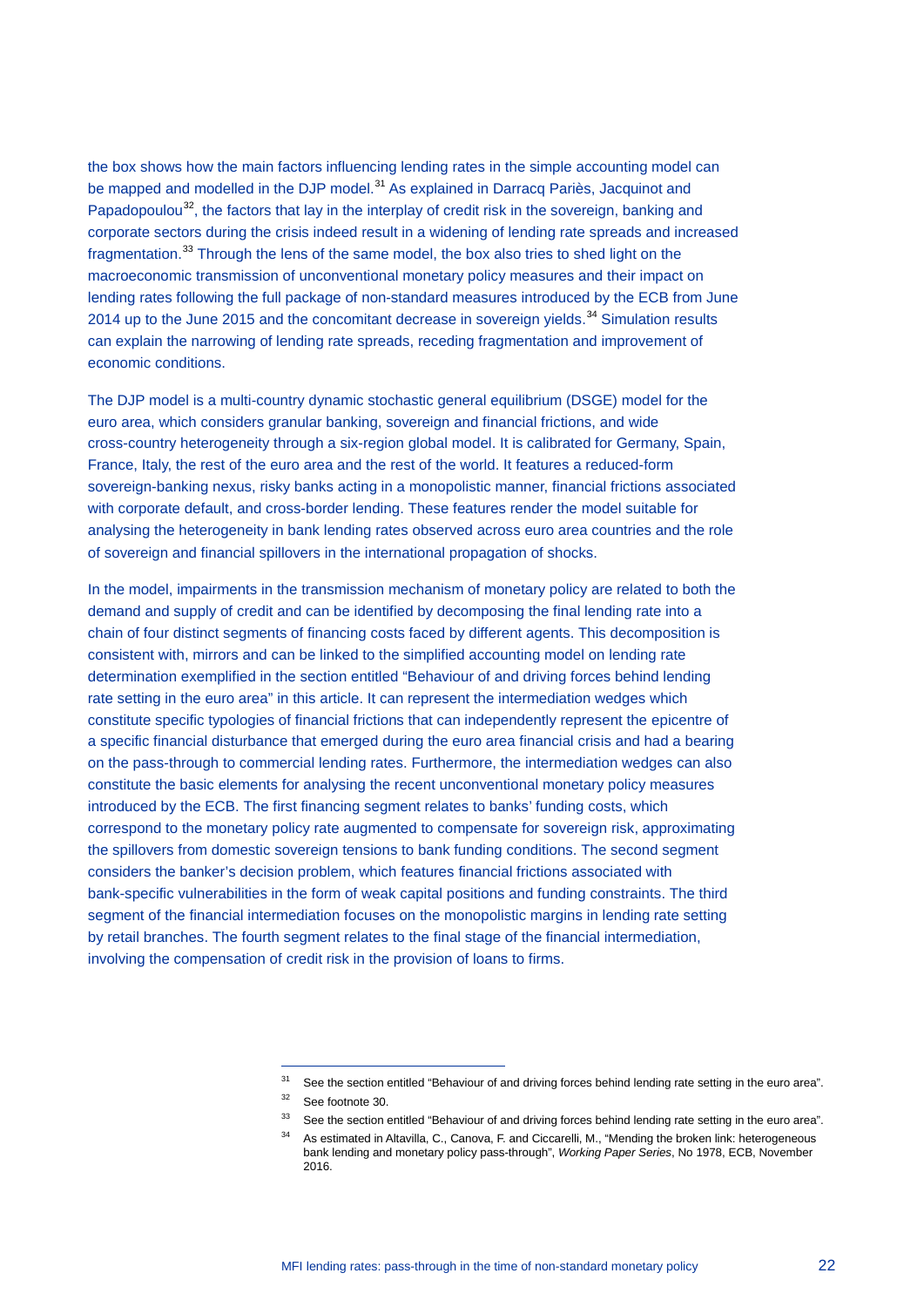#### **Chart A**



Macroeconomic impact of APP subject to the zero lower bound

Source: ECB calculations based on Darracq Pariès, M., Jacquinot, P. and Papadopoulou, N., "Parsing financial fragmentation in the euro area: a multi-country DSGE perspective", *Working Paper Series*, No 1891, ECB, April 2016. Note: Simulations are conducted based on an endogenous zero lower bound on interest rates, which binds for approximately two years.

In the aftermath of the financial crisis, the ECB embarked on a series of non-standard monetary policy measures in an attempt to mitigate the adverse consequences of the financial crisis. These measures have helped to narrow lending rate dispersion via the compression of sovereign yields and to improve economic activity in times when interest rates have reached the zero lower bound. The decrease in sovereign yields up to June 2015, resulting from the full package of non-standard measures, was simulated in an attempt to shed light on the aggregate impact on output and lending rates. As Chart A shows, the macroeconomic impact is stronger for vulnerable countries, such as Italy and Spain. The compression of sovereign yields is expected to spread through the economy, lowering lending rates and narrowing spreads via the indirect pass-through channel of non-standard measures, which ease borrowing conditions in the private non-financial sector by providing funding cost relief for banks.

#### **Conclusions**

**This article has analysed lending rate pass-through in the time of non-standard measures.** Empirical evidence shows that lending rate dispersion increased during the recent financial crisis, with a high degree of fragmentation, and reversed more recently, in particular since the introduction of the credit easing package in 2014. Many factors have played an important role in the transmission of conventional and unconventional monetary policy to lending rates.

**Empirical evidence has shown that the simple pass-through models are ill-equipped to describe the behaviour of lending rates.** This appears to be the case for both the euro area financial crisis and the periods in which non-standard measures have been in force. The introduction into the models of additional factors influencing pass-through regularities improves both the forecasting and the stability of the pass-through mechanism.